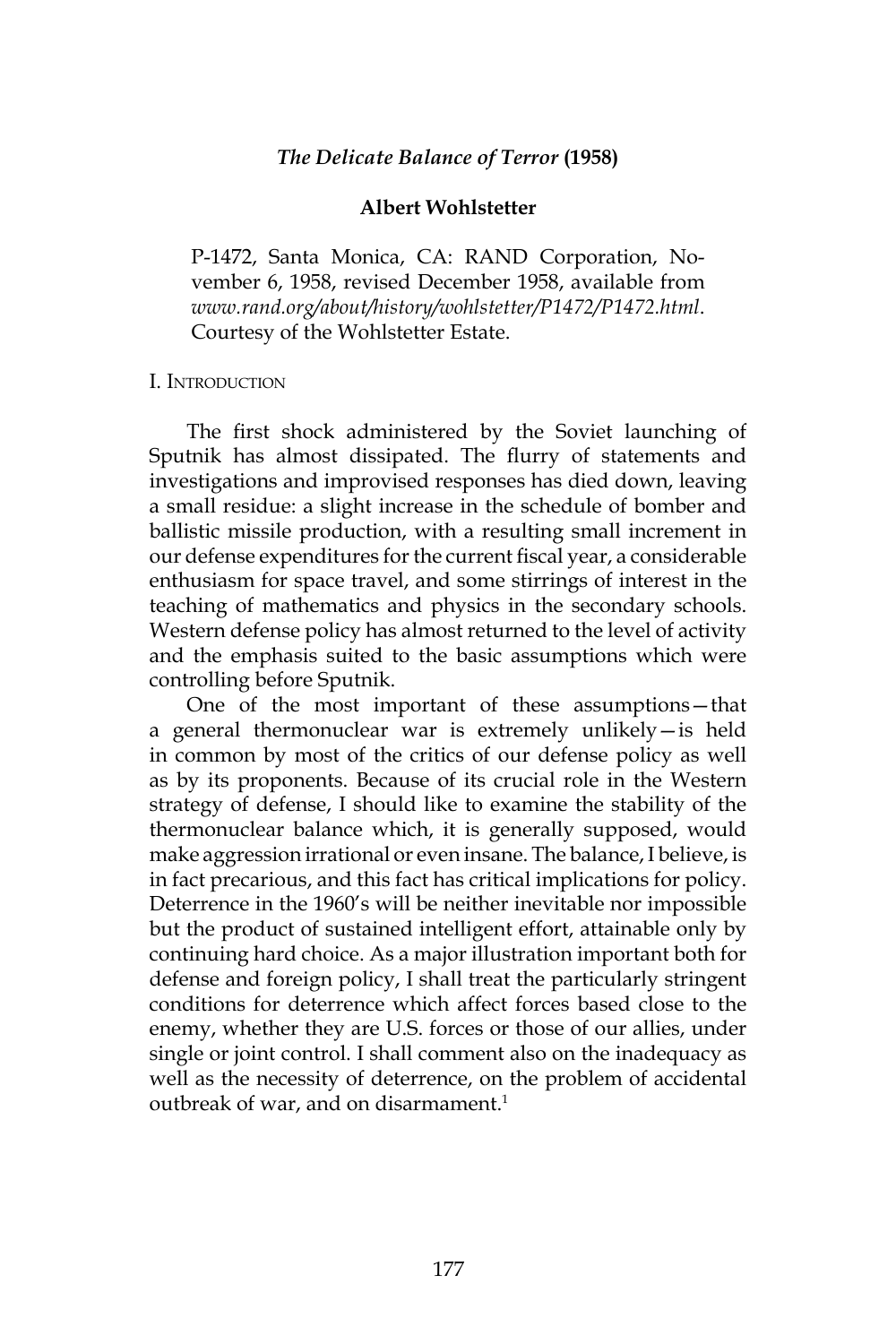### II. The Presumed Automatic Balance

I emphasize that requirements for deterrence are stringent. We have heard so much about the atomic stalemate and the receding probability of war which it has produced, that this may strike the reader as something of an exaggeration. Is deterrence a necessary consequence of both sides having a nuclear delivery capability, and is all-out war nearly obsolete? Is mutual extinction the only outcome of a general war? This belief, frequently expressed by references to Mr. Oppenheimer's simile of the two scorpions in a bottle, is perhaps the prevalent one. It is held by a very eminent and diverse group of people—in England by Sir Winston Churchill, P. M. S. Blackett, Sir John Slessor, Admiral Buzzard and many others, in France by such figures as Raymond Aron, General Gallois and General Gazin, in this country by the titular heads of both parties as well as almost all writers on military and foreign affairs, by both Henry Kissinger and his critic, James E. King, and by George Kennan as well as Mr. Acheson. Mr. Kennan refers to American concern about surprise attack as simply obsessive,<sup>2</sup> and many people have drawn the consequence of the stalemate as has Blackett, who states: "If it is in fact true, as most current opinion holds, that strategic air power has abolished global war, then an urgent problem for the West is to assess how little effort must be put into it to keep global war abolished."3 If peace were founded firmly on mutual terror and mutual terror on symmetrical nuclear powers, this would be, as Churchill has said, "a melancholy paradox"; nonetheless a most comforting one.

Deterrence, however, is not automatic. While feasible, it will be much harder to achieve in the 1960's than is generally believed. One of the most disturbing features of current opinion is the underestimation of this difficulty. This is due partly to a misconstruction of the technological race as a problem in matching striking forces, partly to a wishful analysis of the Soviet ability to strike first.

Since Sputnik, the United States has made several moves to assure the world (that is, the enemy, but more especially our allies and ourselves) that we will match or overmatch Soviet technology and, specifically, Soviet offense technology. We have, for example, accelerated the bomber and ballistic missile programs, in particular, the intermediate-range ballistic missiles. The problem has been conceived as more or better bombers—or rockets; or Sputniks; or engineers. This has meant confusing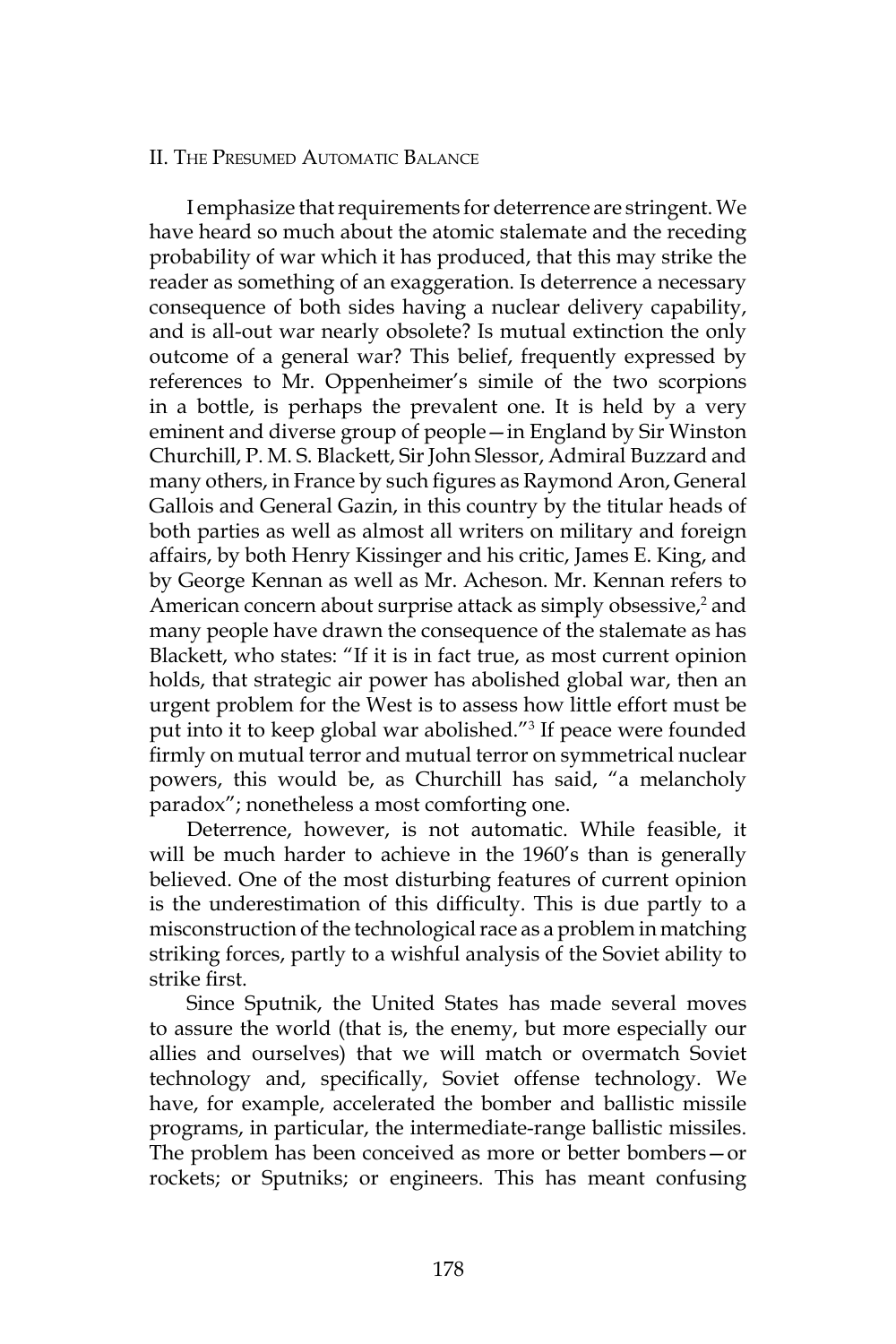deterrence with matching or exceeding the enemy's ability to strike first. Matching weapons, however, misconstrues the nature of the technological race. Not, as is frequently said, because only a few bombs owned by the defender can make aggression fruitless, but because even many might not. One outmoded A-bomb dropped from an obsolete bomber might destroy a great many supersonic jets and ballistic missiles. To deter an attack means being able to strike back in spite of it. It means, in other words, a capability to strike second. In the last year or two there has been a growing awareness of the importance of the distinction between a "strike-first" and a "strike-second" capability, but little, if any, recognition of the implications of this distinction for the balance of terror theory.

Where the published writings have not simply underestimated Soviet capabilities and the advantages of a first strike, they have in general placed artificial constraints on the Soviet use of the capabilities attributed to them. They assume, for example, that the enemy will attack in mass "over-the-Arctic" through our Distant Early Warning line, with bombers refueled over Canada—all resulting in plenty of warning. Most hopefully, it is sometimes assumed that such attacks will be preceded by days of visible preparations for moving ground troops. Such assumptions suggest that Soviet leaders will be rather bumbling or, better, cooperative. These are best called "Western-preferred-Soviet strategies." However attractive it may be for us to narrow Soviet alternatives to these, they would be low in the order of preference of any reasonable Russian planning war.

# III. The Quantitative Nature of the Problem and the **UNCERTAINTIES**

In treating Soviet strategies it is important to consider Soviet rather than Western advantage and to consider the strategy of both sides quantitatively. The effectiveness of our own choices will depend on a most complex numerical interaction of Soviet and Western plans. Unfortunately, both the privileged and unprivileged information on these matters is precarious. As a result, competent people have been led into critical error in evaluating the prospects for deterrence. Western journalists have greatly overestimated the difficulties of a Soviet surprise attack with thermonuclear weapons and vastly underestimated the complexity of the Western problem of retaliation.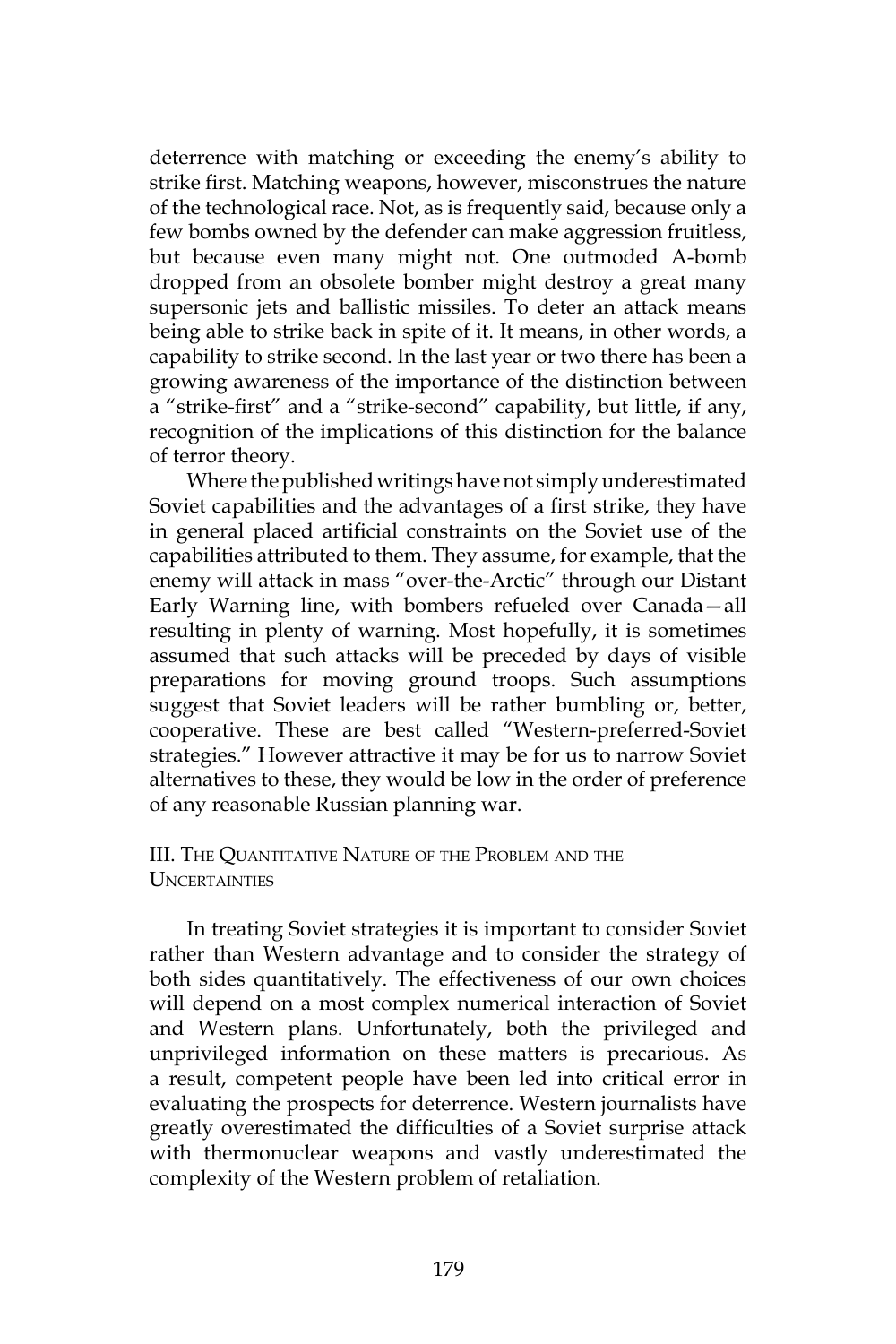One intelligent commentator, Richard Rovere, recently expressed the common view: "If the Russians had ten thousand warheads and a missile for each, and we had ten hydrogen bombs and ten obsolete bombers," . . . "aggression would still be a folly that would appeal only to an insane adventurer." Mr. Rovere's example is plausible because it assumes implicitly that the defender's hydrogen bombs will with certainty be visited on the aggressor; then the damage done by the ten bombs seems terrible enough for deterrence, and any more would be simply redundant. This is the basis for the common view. The example raises questions, even assuming the delivery of the ten weapons. For instance, the targets aimed at in retaliation might be sheltered and a quite modest civil defense could hold within tolerable limits the damage done to city targets by ten delivered bombs. But the essential point is that the weapons would not be very likely to reach their targets. Even if the bombers were dispersed at ten different points, and protected by shelters so blast resistant as to stand up anywhere outside the lip of the bomb crater—even inside the fire ball itself—the chances of one of these bombers surviving the huge attack directed at it would be on the order of one in a million. (This calculation takes account of the unreliability and inaccuracy of the missile.) And the damage done by the small minority of these ten planes that might be in the air at the time of the attack, armed and ready to run the gauntlet of an alert air defense system, if not zero, would be very small indeed compared to damage that Russia has suffered in the past. For Mr. Rovere, like many other writers on this subject, numerical superiority is not important at all.

For Joseph Alsop, on the other hand, it is important, but the superiority is on our side. Mr. Alsop recently enunciated as one of the four rules of nuclear war: "The aggressor's problem is astronomically difficult; and the aggressor requires an overwhelming superiority of force."4 There are, he believes, no fewer than 400 SAC bases in the NATO nations alone and many more elsewhere, all of which would have to be attacked in a very short space of time. The "thousands of coordinated air sorties and/or missile firings," he concludes, are not feasible. Mr. Alsop's argument is numerical and has the virtue of demonstrating that at least the relative numbers are important. But the numbers he uses are very wide of the mark. He overestimates the number of such bases by more than a factor of ten,<sup>5</sup> and in any case, missile firings on the scale of a thousand or more involve costs that are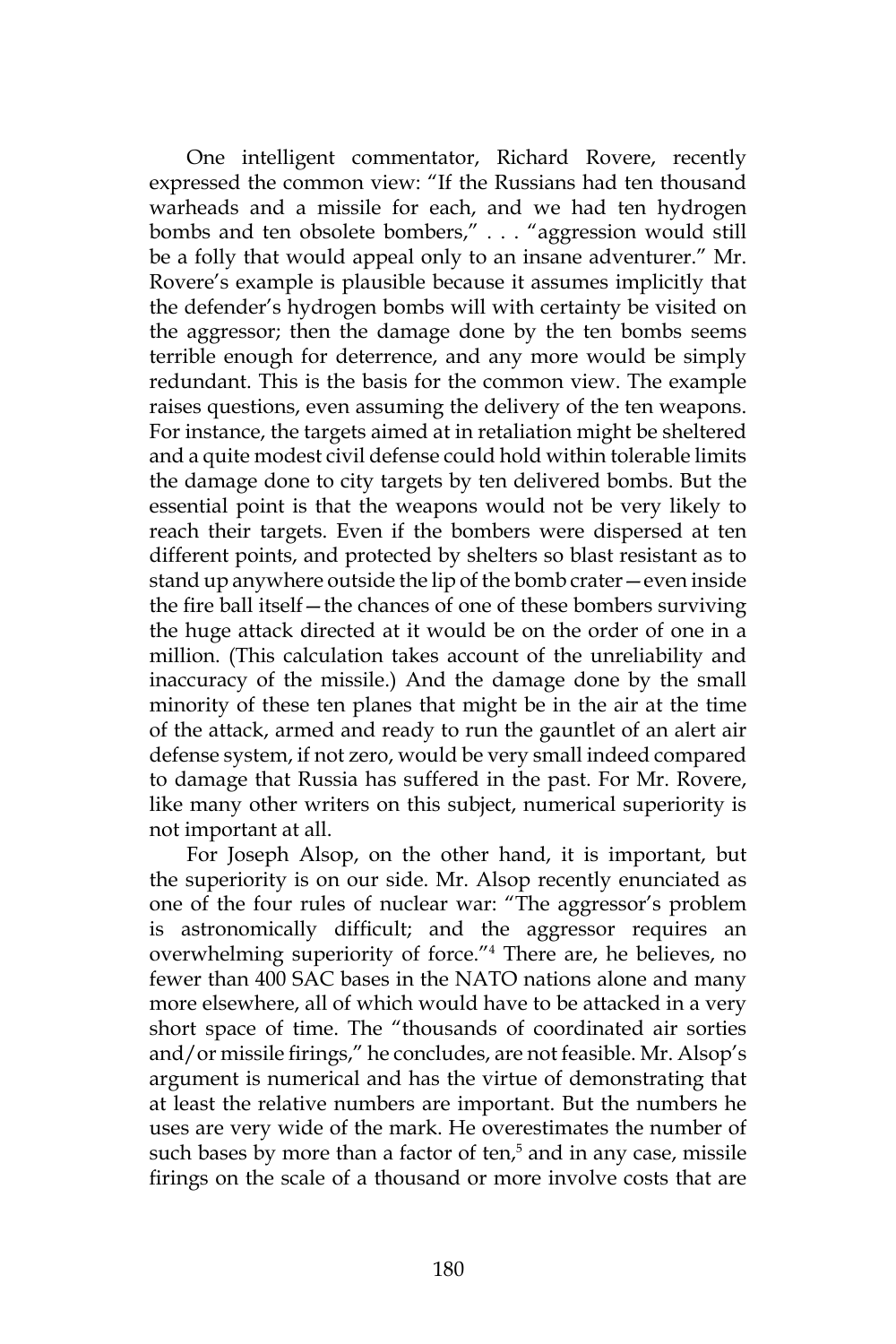by no means out of proportion, given the strategic budgets of the great powers. Whether or not thousands are needed depends on the yield and the accuracy of the enemy missiles, something about which it would be a great mistake for us to display confidence.

Perhaps the first step in dispelling the nearly universal optimism about the stability of deterrence would be to recognize the difficulties in analyzing the uncertainties and interactions between our own wide range of choices and the moves open to the Soviets. On our side we must consider an enormous variety of strategic weapons which might compose our force, and, for each of these, several alternative methods of basing and operation. These are the choices that determine whether a weapons system will have any genuine capability in the realistic circumstances of a war. Besides the B-47E and the B-52 bombers which are in the United States strategic force now, alternatives will include the B-52G (a longer range version of the B-52); the Mach 2 B-58A bomber and a "growth" version of it; the Mach 3 B-70 bomber; a nuclear-powered bomber possibly carrying long-range air-tosurface missiles; the Dynasoar, a manned glide-rocket; the Thor and the Jupiter, liquid-fueled intermediate range ballistic missiles; the Snark intercontinental cruise missile; the Atlas and the Titan intercontinental ballistic missiles; the submarine-launched Polaris and Atlantis rockets; the Minuteman, one potential solid-fueled successor to the Thor and Titan; possibly unmanned bombardment satellites; and many others which are not yet gleams in anyone's eye and some that are just that.

The difficulty of describing in a brief article the best mixture of weapons for the long-term future beginning in 1960, their base requirements, their potentiality for stabilizing or upsetting the balance among the great powers, and their implications for the alliance, is not just a matter of space or the constraints of security. The difficulty in fact stems from some rather basic insecurities. These matters are wildly uncertain; we are talking about weapons and vehicles that are some time off and, even if the precise performances currently hoped for and claimed by contractors were in the public domain, it would be a good idea to doubt them.

Recently some of my colleagues picked their way through the graveyard of early claims about various missiles and aircraft: their dates of availability, costs and performance. These claims are seldom revisited or talked about: *De mortuis nil nisi bonum*. The errors were large and almost always in one direction. And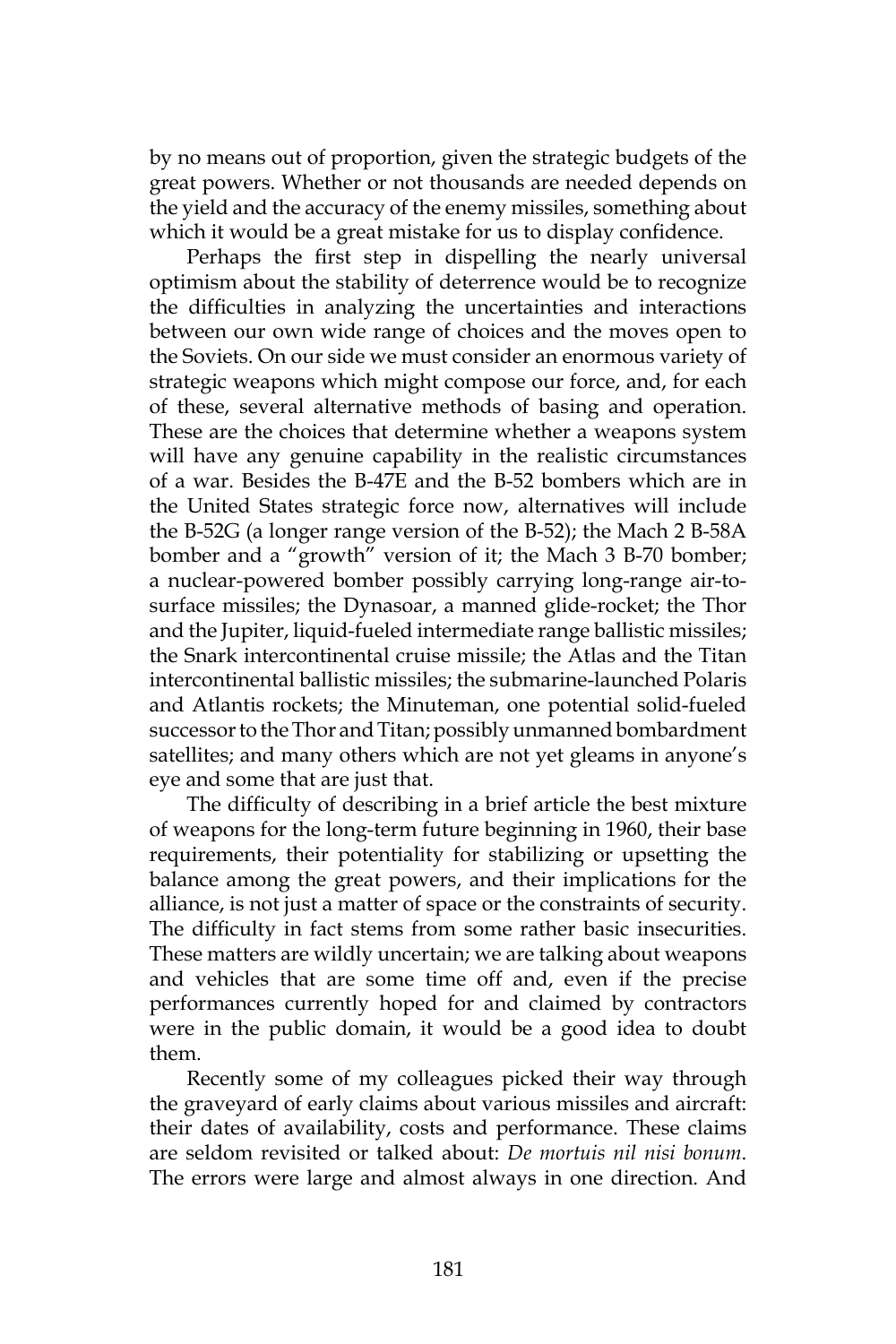the less we knew, the more hopeful we were. Accordingly the missiles benefited in particular. For example, the estimated cost of one missile increased by a factor of over 50—from about \$35,000 in 1949 to some \$2 million in 1957. This uncertainty is critical. Some but not all of the systems listed can be chosen and the problem of choice is essentially quantitative. The complexities of the problem, if they were more widely understood, would discourage the oracular confidence of writers on the subject of deterrence.

Some of the complexities can be suggested by referring to the successive obstacles to be hurdled by any system providing a capability to strike second, that is, to strike back. Such deterrent systems must have (a) a stable, "steady-state" peacetime operation within feasible budgets (besides the logistic and operational costs that are, for example, problems of false alarms and accidents). They must have also the ability (b) to survive enemy attacks, (c) to make and communicate the decision to retaliate, (d) to reach enemy territory with fuel enough to complete their mission, (e) to penetrate enemy active defenses, that is, fighters and surfaceto-air missiles, and (f) to destroy the target in spite of any passive civil defense in the form of dispersal or protective construction or evacuation of the target itself.

Within limits the enemy is free to use his offensive and defensive forces so as to exploit the weaknesses of each of our systems in getting over any of these hurdles between peacetime operation and the completion of a retaliatory strike. He will also be free, within limits, in the Sixties to choose that composition of forces for offense, and for active and passive defense, which will make life as difficult as possible for the various systems we might select. As I stressed earlier, much of the contemporary Western confidence on the ease of retaliation is achieved by ignoring the full range of sensible enemy plans. It would be quite wrong to assume that the uncertainties I have described affect a totalitarian aggressor and the party attacked equally. A totalitarian country can preserve secrecy about the capabilities and disposition of his forces very much better than a Western democracy. And the aggressor has, among other enormous advantages of the first strike, the ability to weigh continually our performance at each of the six barriers and to choose a precise known time and circumstance for attack which will reduce uncertainty. It is important not to confuse our uncertainty with his. The fact that we may not know the accuracy and number of his missiles will not deter him. Strangely enough, some military commentators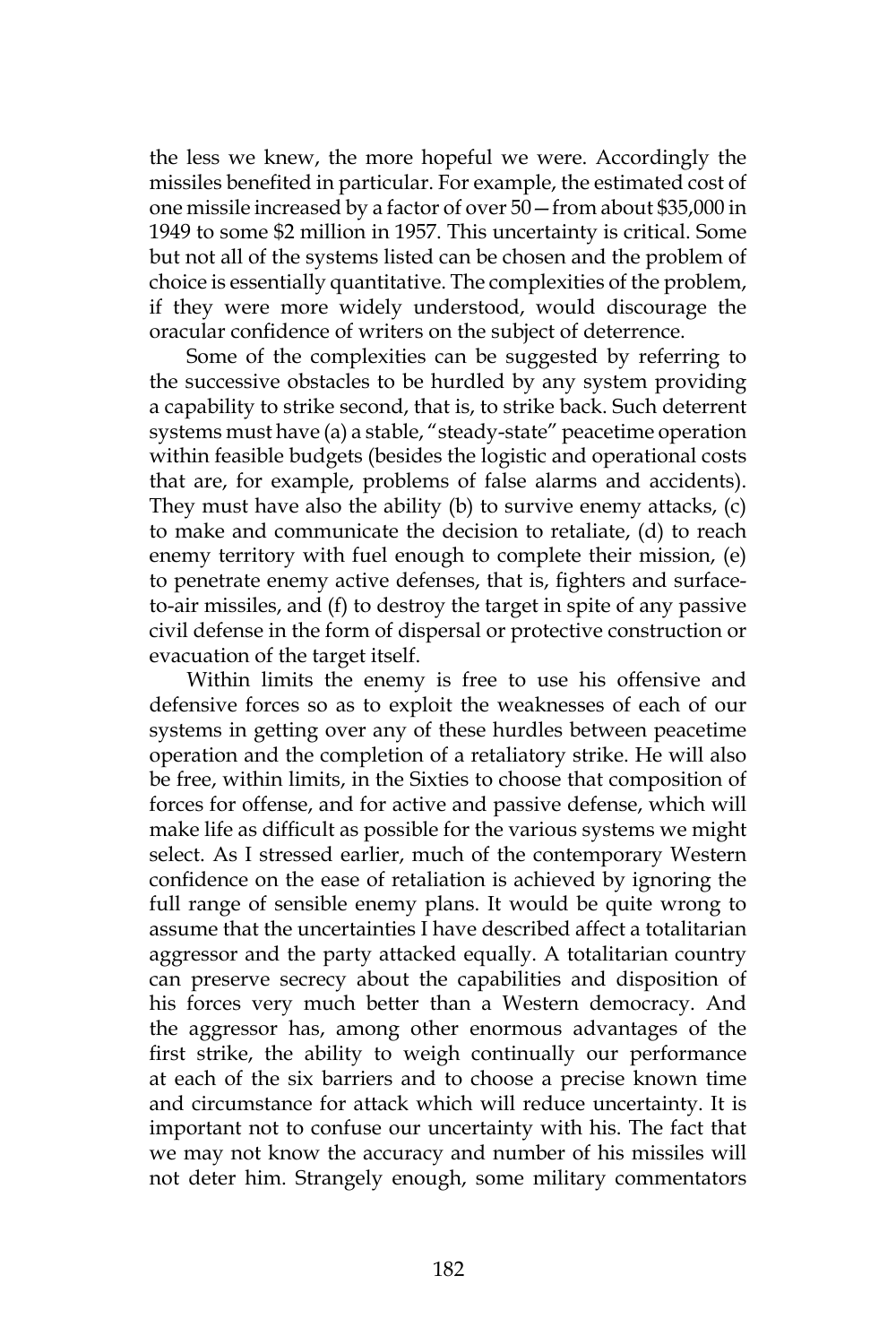have not made this distinction and have actually founded their belief in the certainty of deterrence on the fact simply that there are uncertainties.<sup>6</sup>

The slender basis for Western optimism is displayed not only in the writings of journalists but in the more analytic writings of professionals. The recent publications of General Gallois<sup>7</sup> parallel rather closely Mr. Alsop's faulty numerical proof that surprise attack is astronomically difficult—except that Gallois' "simple arithmetic," to borrow his own phrase, turns essentially on some assumptions which are at once inexplicit and extremely optimistic about the blast resistance of his dispersed missile sites to enemy attacks from nearby.8 Mr. Blackett's recent book, *Atomic Weapons and East-West Relations*, illustrates the hazards confronting a most able analyst in dealing with the piecemeal information available to the general public. Mr. Blackett, a Nobel prize-winning physicist with wartime experience in military operations research, mustered a lucid summary of the public information available at the time of his writing on weapons for all-out war. He stated:

It is, of course, conceivable that some of the facts have been kept so secret that no public judgment of military policy can have any great significance; in fact, that the military authorities have up their sleeve some invention or device, the possession of which completely alters the military situation. On reflection we can see that it is fairly safe to disregard this possibility.9

But unfortunately his evaluation of the use of intercontinental ballistic missiles against bomber bases shows that it was not at all safe to "disregard this possibility." Only a few pages further on, he said:

It has recently been stated that some new method has been devised in America by which the H-bombs can be made small enough to be carried in an intercontinental missile. This seems unlikely.10

Mr. Blackett's book was published in 1956. It is now widely known that intercontinental ballistic missiles will have hydrogen warheads, and this fact, a secret at the time, invalidates Mr. Blackett's calculations and, I might say, much of his optimism on the stability of the balance of terror. In sum, one of the serious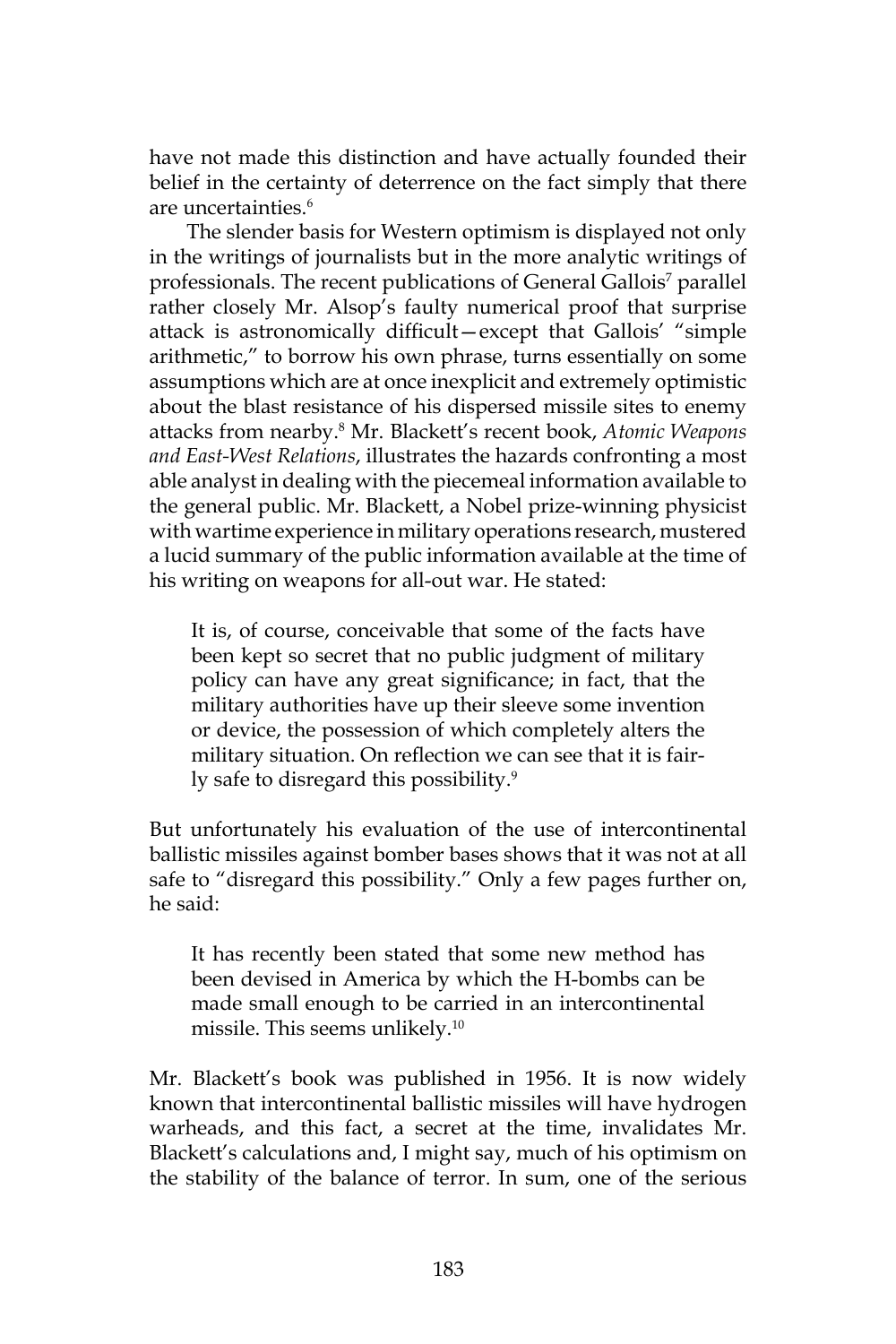obstacles to any widespread rational judgment on these matters of high policy is that critical elements of the problem *have* to be protected by secrecy. However, some of the principal conclusions about deterrence in the early Sixties can be fairly firmly based, and based on public information.

### IV. The Delicacy of the Balance of Terror

The most important conclusion runs counter to the indications of what I have called "Western-preferred Soviet strategies." It runs counter, that is, to our wishes. A sober analysis of Soviet choice from the standpoint of Soviet interest and the technical alternatives, and taking into account the uncertainties that a Russian planner would insure against, suggests that *we must expect a vast increase in the weight of attack which the Soviets can deliver with little warning, and the growth of a significant Russian capability for an essentially warningless attack. As a result, strategic deterrence, while feasible, will be extremely difficult to achieve, and at critical junctures in the 1960's we may not have the power to deter attack*. Whether we have it or not will depend on some difficult strategic choices as to the future composition of the deterrent force and, in the years when that force is not subject to drastic change in composition, hard choices on its basing, operations, and defense.

The bombers will continue to make up the predominant part of our force in the early 1960's. None of the popular remedies for their defense will suffice—not, for example, mere increase of alertness, the effects of which will be outmoded by the growth of a Russian capability for attack without significant warning, nor simple dispersal or sheltering alone or mobility taken by itself, or a mere piling up of interceptors and defense missiles around SAC bases. A complex of measures is required. I shall have occasion to comment briefly on the defects of most of these measures taken singly. Let me suggest at this point the inadequacy of the popular conception of the airborne alert—an extreme form of defense by mobility. The impression is rather widespread that one-third of the SAC bombers are in the air and ready for combat at all times.11 This belief is belied by the public record. According to the Symington Committee Hearings in 1956, our bombers averaged 31 hours of flying per month, which is about four percent of the average 732-hour month. An Air Force representative expressed the hope that within a couple of years, with an increase in the ratio of crews to aircraft, the bombers would reach 45 hours of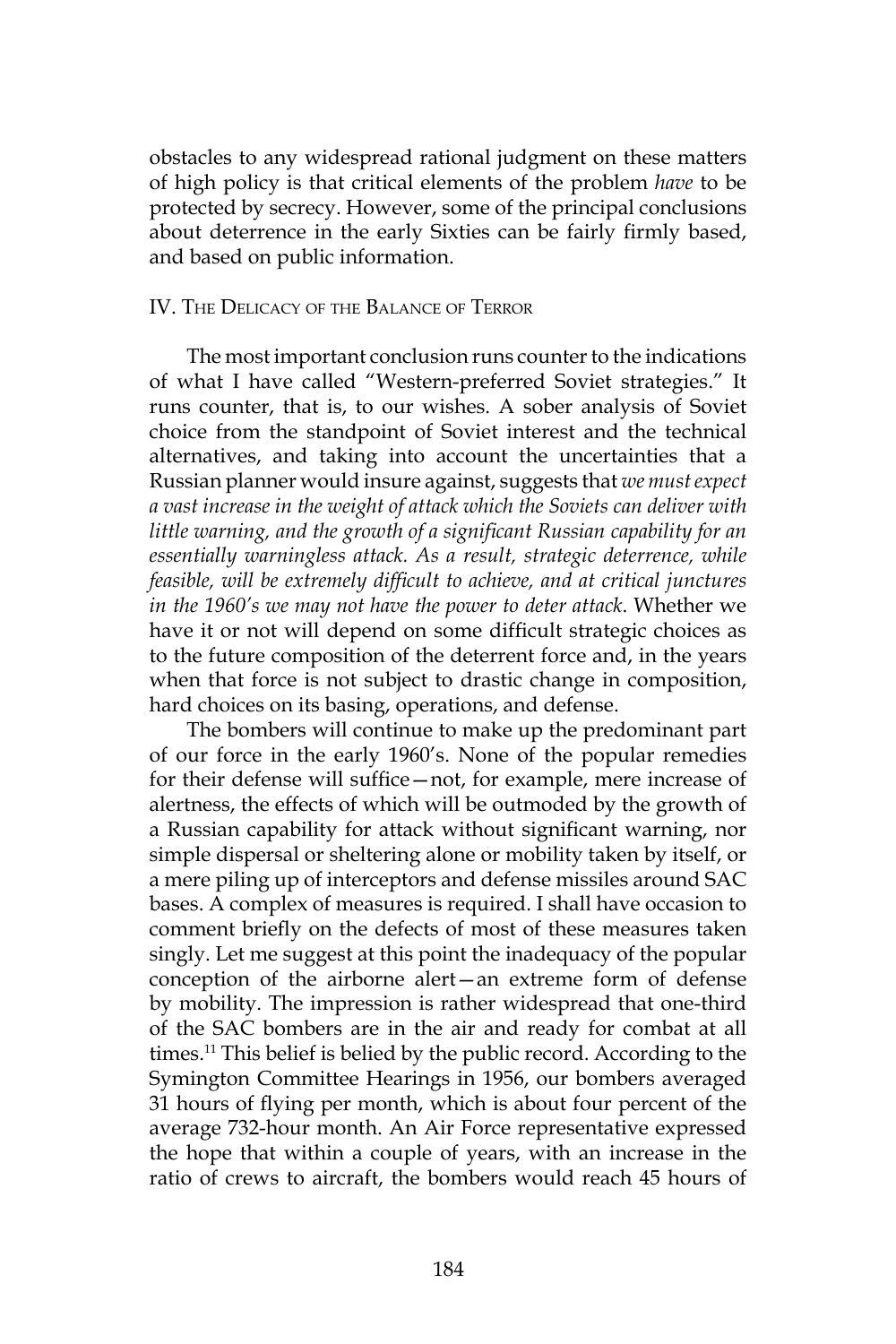flight per month—which is six percent. This four to six percent of the force includes bombers partially fueled and without bombs. It is, moreover, only an average, admitting variance down as well as up. Some increase in the number of armed bombers aloft is to be expected. However, for the current generation of bombers, which have been designed for speed and range rather than endurance, a continuous air patrol for one-third of the force would be extremely expensive.

On the other hand, it would be unwise to look for miracles in the new weapons systems, which by the mid-1960's may constitute a considerable portion of the United States force. After the Thor, Atlas, and Titan there are a number of promising developments. The solid-fueled rockets, Minuteman and Polaris, promise in particular to be extremely significant components of the deterrent force. Today they are being touted as making the problem of deterrence easy to solve and, in fact, guaranteeing its solution. But none of the new developments in vehicles is likely to do that. For the complex job of deterrence, they all have limitations. The unvaryingly immoderate claims for each new weapons system should make us wary of the latest "technological breakthroughs." Only a very short time ago the ballistic missile itself was supposed to be intrinsically invulnerable on the ground. It is now more generally understood that its survival is likely to depend on a variety of choices in its defense.

It is hard to talk with confidence about the mid- and late-Sixties. A systematic study of an optimal or a good deterrent force which considered all the major factors affecting choice and dealt adequately with the uncertainties would be a formidable task. In lieu of this, I shall mention briefly why none of the many systems available or projected dominates the others in any obvious way. My comments will take the form of a swift run-through of the characteristic advantages and disadvantages of various strategic systems at each of the six successive hurdles mentioned earlier.

The *first hurdle* to be surmounted is the attainment of a stable, steady-state peacetime operation. Systems which depend for their survival on extreme decentralization of controls, as may be the case with large-scale dispersal and some of the mobile weapons, raise problems of accidents and over a long period of peacetime operation this leads in turn to serious political problems. Systems relying on extensive movement by land, perhaps by truck caravan, are an obvious example; the introduction of these on European roads, as is sometimes suggested, would raise grave questions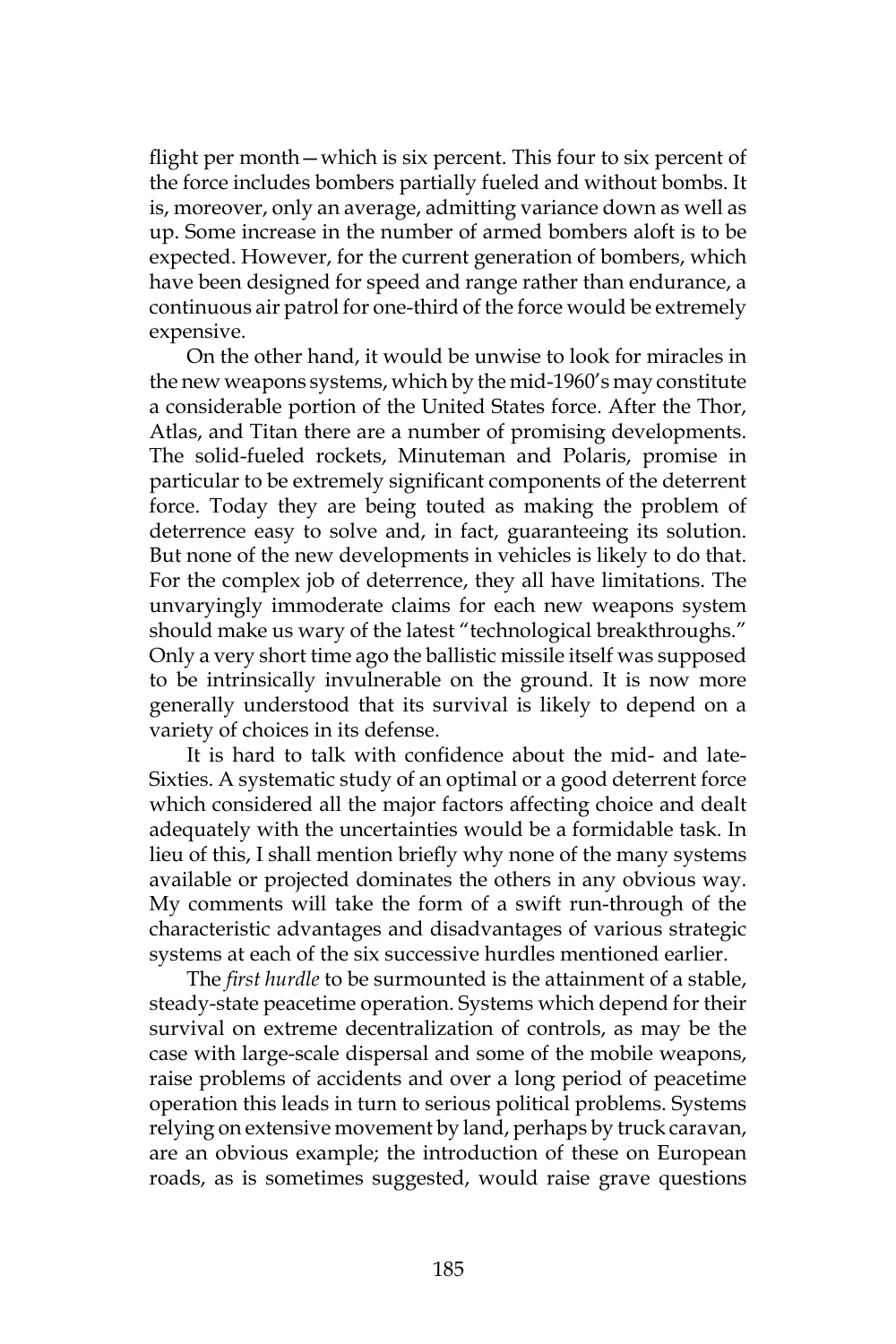for the governments of some of our allies. Any extensive increase in the armed air alert will increase the hazard of accident and intensify the concern already expressed among our allies. Some of the proposals for bombardment satellites may involve such hazards of unintended bomb release as to make *them* out of the question.

The cost to buy and operate various weapons systems must be seriously considered. Some systems buy their ability to negotiate a given hurdle—say, surviving the enemy attack only at prohibitive cost. Then the number that can be bought out of a given budget will be small and this will affect the relative performance of competing systems at various other hurdles, for example penetrating enemy defenses. Some of the relevant cost comparisons, then, are between competing systems; others concern the extra costs to the enemy of canceling an additional expenditure of our own. For example, some dispersal is essential, though usually it is expensive; if the dispersed bases are within a warning net, dispersal can help to provide warning against some sorts of attack, since it forces the attacker to increase the size of his raid and so makes it more liable to detection as well as somewhat harder to coordinate. But as the sole or principal defense of our offensive force, dispersal has only a brief useful life and can be justified financially only up to a point. For against our costs of construction, maintenance and operation of an additional base must be set the enemy's much lower costs of delivering one extra weapon. And, in general, any feasible degree of dispersal leaves a considerable concentration of value at a single target point. For example, a squadron of heavy bombers costing, with their associated tankers and penetration aids, perhaps a half a billion dollars over five years, might be eliminated, if it were otherwise unprotected, by an enemy intercontinental ballistic missile costing perhaps sixteen million dollars. After making allowance for the unreliability and inaccuracy of the missile, this means a ratio of some ten for one or better. To achieve safety by *brute* numbers in so unfavorable a competition is not likely to be viable economically or politically. However, a viable peacetime operation is only the first hurdle to be surmounted.

At the *second hurdle*—surviving enemy offense—ground alert systems placed deep within a warning net look good against a manned bomber attack, much less good against intercontinental ballistic missiles, and not good at all against ballistic missiles launched from the sea. In the last case, systems such as the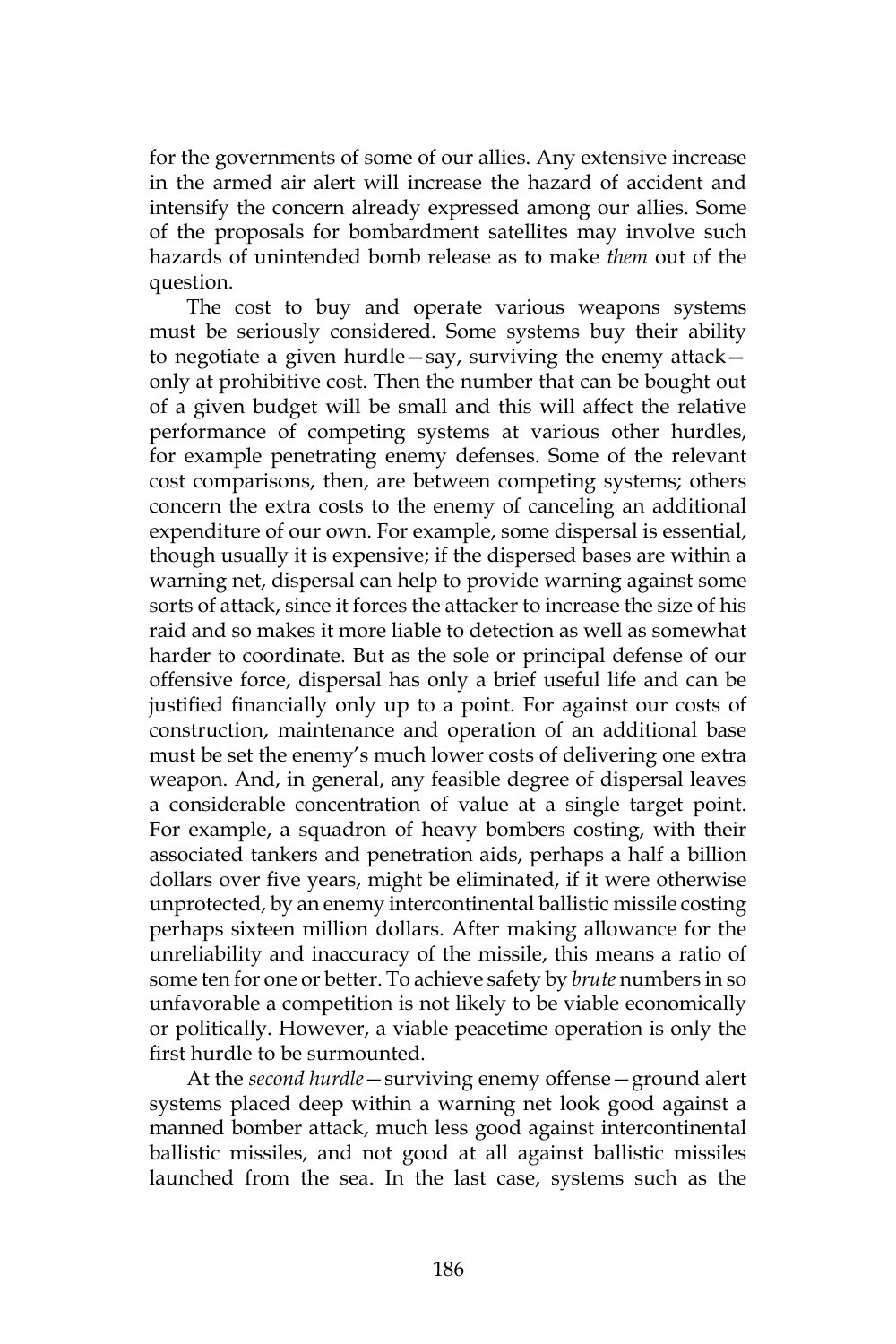Minuteman, which may be sheltered and dispersed as well as alert, would do well. Systems involving launching platforms which are mobile and concealed, such as Polaris submarines, have a particular advantage for surviving an enemy offense.

However, there is a *third hurdle* to be surmounted—namely that of making the decision to retaliate and communicating it. Here, Polaris, the combat air patrol of B-52's, and in fact all of the mobile platforms—under water, on the surface, in the air and above the air—have severe problems. Long-distance communication may be jammed and, most important, communication centers may be destroyed.

At the *fourth hurdle*—ability to reach enemy territory with fuel enough to complete the mission—several of our short-legged systems have operational problems such as coordination with tankers and using bases close to the enemy. For a good many years to come, up to the mid-1960's in fact, this will be a formidable hurdle for the greater part of our deterrent force. The next section of this article deals with this problem at some length.

The *fifth hurdle* is the aggressor's long-range interceptors and close-in missile defenses. To get past these might require large numbers of planes and missiles. (If the high cost of overcoming an earlier obstacle—using extreme dispersal or airborne alert or the like—limits the number of planes or missiles bought, this limitation is likely to be penalized disproportionately here.) Or getting through may involve carrying heavy loads of radar decoys, electronic jammers and other aids to defense penetration. For example, vehicles like Minuteman and Polaris, which were made small to facilitate dispersal or mobility, may suffer here because they can carry fewer penetration aids.

At the *final hurdle*—destroying the target in spite of the passive defenses that may protect it—low-payload and low-accuracy systems, such as Minuteman and Polaris, may be frustrated by blast-resistant shelters. For example, five half-megaton weapons with an average accuracy of 2 miles might be expected to destroy half the population of a city of 900,000, spread over 40 square miles, provided the inhabitants are without shelters. But if they are provided with shelters capable of resisting pressures of 100 pounds per square inch, approximately 60 such weapons would be required; and deep rock shelters might force the total up to over a thousand.

Prizes for a retaliatory capability are not distributed for getting over one of these jumps. A system must get over all six. A serious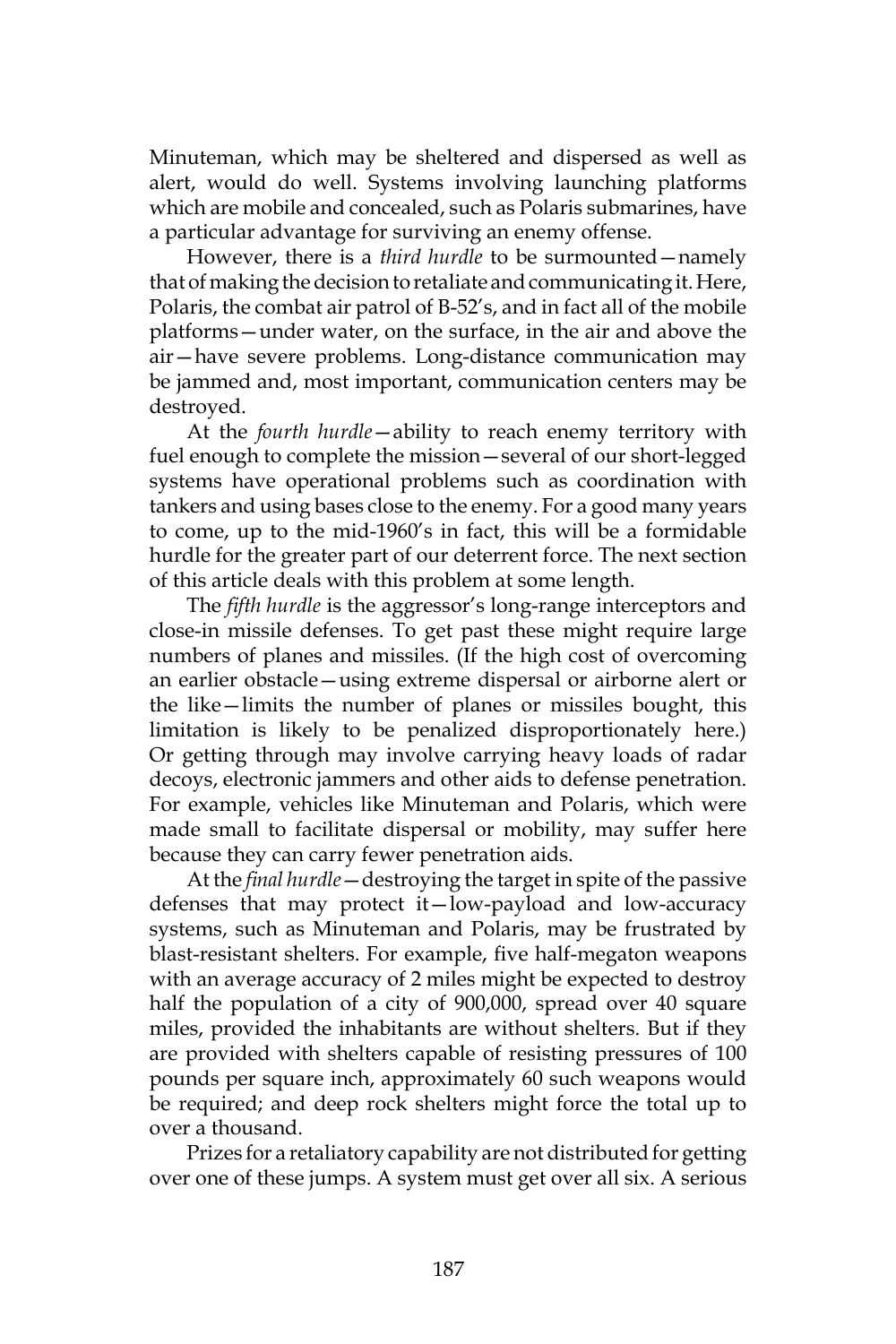study of the competing systems in the late Sixties, as I stressed earlier, will have to consider the fact that a sensible enemy will design his offense and his active and passive defense so as to exploit the known weaknesses of whatever systems we choose. This sort of game, as anyone who has tried it knows, is extremely difficult to analyze and necessitates caution in making any early judgment as to the comparative merits of the many competing systems. The one thing that is apparent on the basis of even a preliminary analysis is that getting a capability to strike second in the late Sixties means running a hard course.

I hope these illustrations will suggest that assuring ourselves the power to strike back after a massive thermonuclear surprise attack is by no means as automatic as is widely believed. What can we say then on the question as to whether general war is unlikely? The most important thing to say perhaps is that it doesn't make much sense to talk about whether general war is likely or not unless we specify a good deal else about the range of circumstances in which the choice of surprise attack might present itself to the Russians. Deterrence is a matter of comparative risks. How much the Soviets will risk in surprise attack will depend in part on the vulnerability of our future posture. These risks could be smaller than the alternative of not striking.

Would not a general thermonuclear war mean "extinction" for the aggressor as well as the defender? "Extinction" is a state that badly needs analysis. Russian fatalities in World War II were more than 20,000,000. Yet Russia recovered extremely well from this catastrophe. There are several quite plausible circumstances in the future when the Russians might be confident of being able to limit damage to considerably *less* than this number—if they make sensible strategic choices and we do not. On the other hand, the risks of *not* striking might at some juncture appear very great to the Soviets, involving, for example, disastrous defeat in peripheral war, loss of key satellites with danger of revolt spreading possibly to Russia itself—or fear of an attack by ourselves. Then, striking first, by surprise, would be the sensible choice for them, and from their point of view the smaller risk.

It should be clear that it is not fruitful to talk about the likelihood of general war without specifying the range of alternatives that are pressing on the aggressor and the strategic postures of both the Soviet bloc and the West. The balance is not automatic. First, since thermonuclear weapons give an enormous advantage to the aggressor, it takes great ingenuity and realism at any given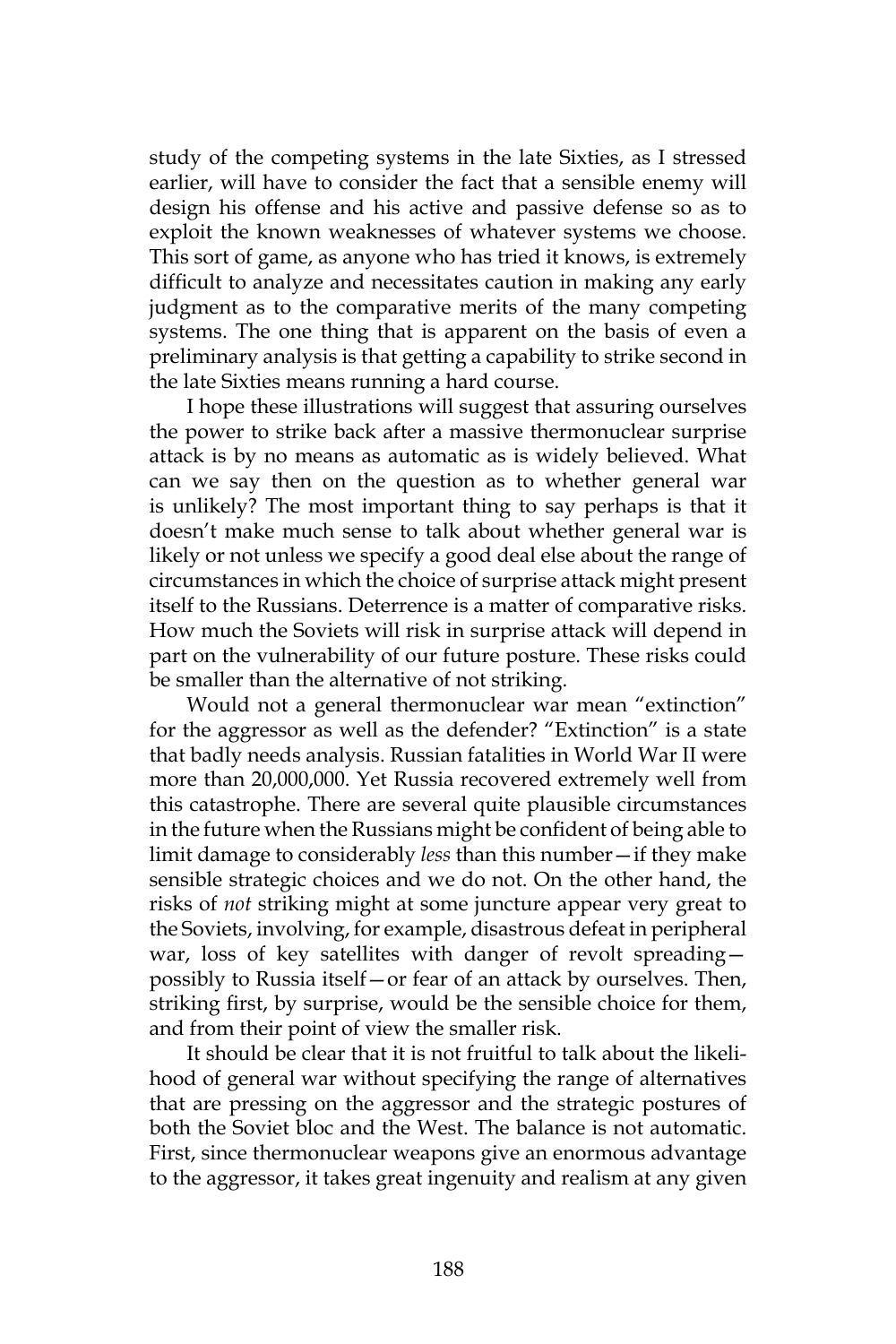level of nuclear technology to devise a stable equilibrium. And second, this technology itself is changing with fantastic speed. Deterrence will require an urgent and continuing effort.

#### V. The Uses and Risks of Bases Close to the Soviets

It may now be useful to focus attention on the special problems of deterrent forces close to the Soviet Union. First, overseas areas have played an important role in the past and have a continuing though less certain role today. Second, the recent acceleration of production of our intermediate-range ballistic missiles and the negotiation of agreements with various NATO powers for their basing and operation have given our overseas bases a renewed importance in deterring attack on the United States—or so it would appear at first blush. Third, an analysis can throw some light on the problems faced by our allies in developing an independent ability to deter all-out attack on themselves, and in this way it can clarify the much agitated question of nuclear sharing. Finally, overseas bases affect in many critical ways, political and economic as well as military, the status of the alliance.

Let me say something to begin with about the uses and risks of basing SAC bombers overseas, first, on the costs of operating at great range. Suppose we design a chemically fueled bomber with the speed and altitude needed to penetrate enemy defenses and we want it to operate at a given radius from target without refueling. The weight of such a bomber along with the cost of buying and operating it will increase at a growing rate with the length of the design radius. Or, taking a specific bomber with a fixed radius, the cost of extending its radius by buying and operating aerial tankers will also grow at an increasing rate, with additional air refuelings to extend radius. The state-of-the-art during the past decade or so has been such that this has meant a drastic rise in costs at distances less than those from bases well within the United States to targets well within Russia. Or, looked at another way, for a fixed budget this means a smaller number of bombers capable of operating from far off than from close in to Russia. Indeed, with the actual composition of our tanker and bomber force, only a small proportion could be operated from the current continental United States base system to our Russian targets and back without *some* use of overseas bases.

At the end of the last decade, overseas bases appeared to be an advantageous means of achieving the radius extension needed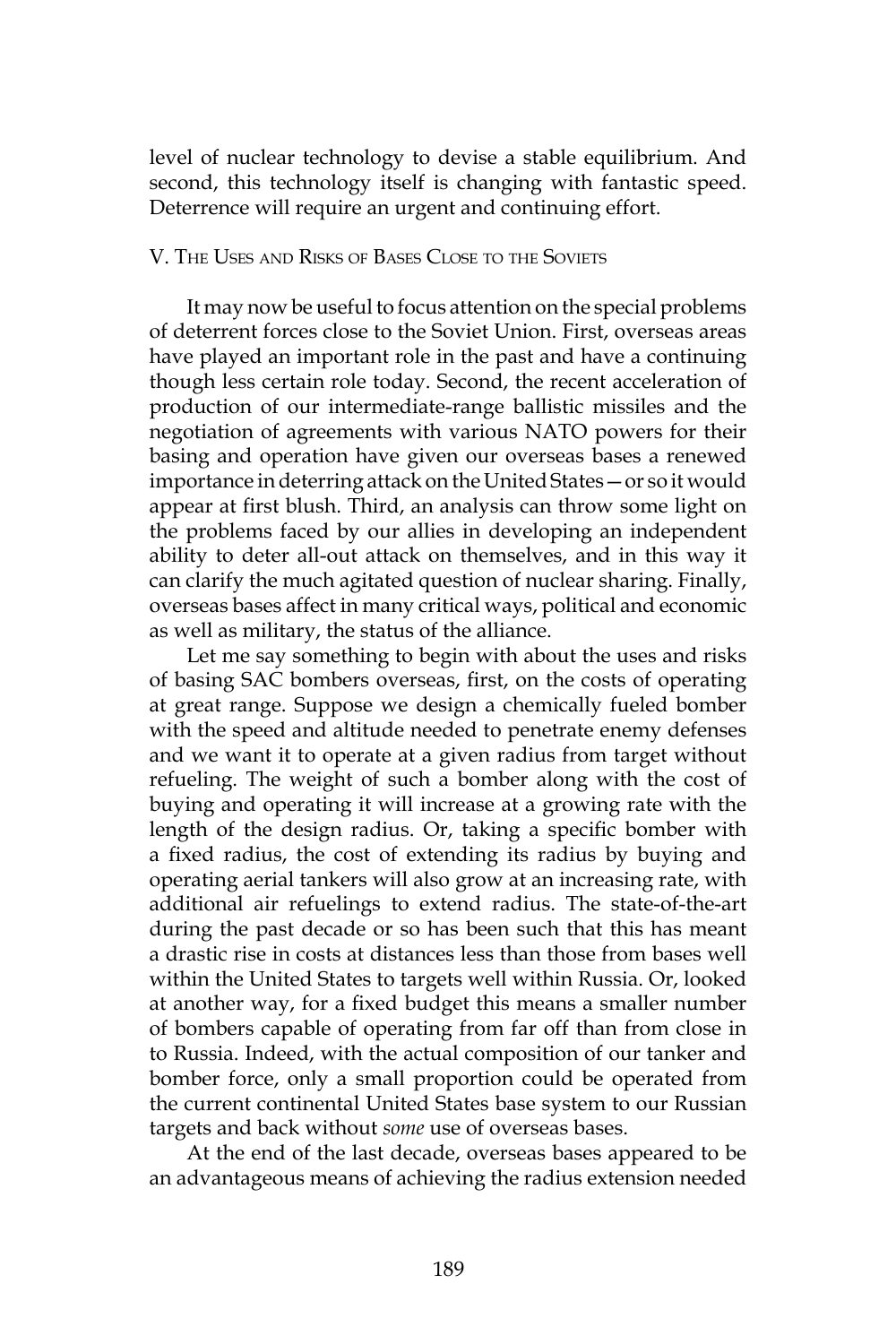by our short-legged bombers, of permitting them to use several axes of attack, and of increasing the number of sorties possible in the course of an extended campaign. With the growth of our own thermonuclear stockpile, it became apparent that a long campaign involving many re-uses of a large proportion of our bombers was not likely to be necessary. With the growth of a Russian nucleardelivery capability, it became clear that this was most unlikely to be feasible.

Our overseas bases now have the disadvantage of high vulnerability. Because they are closer than the United States to the Soviet Union, they are subject to a vastly greater attack by a larger variety as well as number of vehicles. With given resources, the Soviets might deliver on nearby bases a freight of bombs with something like 50 to 100 times the yield that they could muster at intercontinental range. Missile accuracy would more than double. Because there is not much space for obtaining warning—in any case, there are no deep-warning radar nets—and, since most of our overseas bases are close to deep water from which submarines might launch missiles, the warning problem is very much more severe than for bases in the interior of the United States.

As a result, early in the Fifties the U.S. Air Force decided to recall many of our bombers to the continental United States and to use the overseas bases chiefly for refueling, particularly post-strike ground refueling. This reduced drastically the vulnerability of U.S. bombers and at the same time retained many of the advantages of overseas operation. For some years now SAC has been reducing the number of aircraft usually deployed overseas. The purpose is to reduce vulnerability and has little to do with any increasing radius of SAC aircraft. The early B-52 radius is roughly that of the B-36; the B-47, roughly that of the B-50 or B-29. In fact the radius limitation and therefore the basing requirements we have discussed will not change substantially for some time to come. We can talk with comparative confidence here, because the U.S. strategic force is itself largely determined for this period. Such a force changes more slowly than is generally realized. The vast majority of the force will consist of manned bombers, and most of these will be of medium range. The Atlas, Titan, and Polaris rockets, when available, can of course do without overseas bases. (Though it should be observed that the proportion of Polaris submarines kept at sea can be made larger by the use of overseasbased submarine tenders.) This is not true of the Thor and Jupiter. But in any case, strategic missiles will be in the minority. Even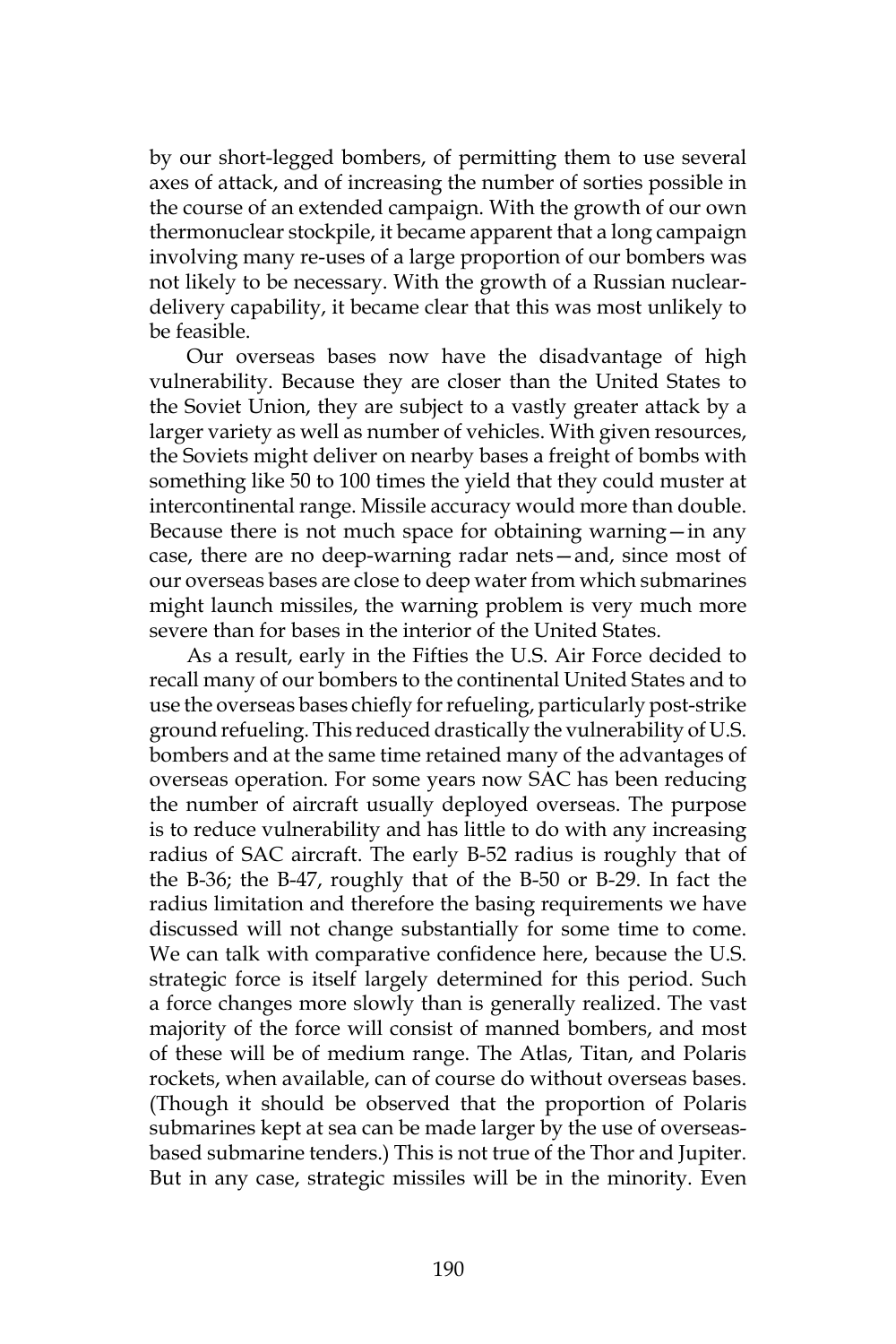with the projected force of aerial tankers, this means that most of our force, which will be manned bombers, cannot be used at all in attacks on the Soviet Union without at least some use of overseas areas.

We might distinguish varying degrees in the intensity of such use. (1) At one extreme overseas bases could be simply places to land bomber crews by parachute. (2) Or they might provide emergency landing facilities for the bombers returning from target. (3) They might support the landing of tankers after they have fueled the bombers and so permit the transfer of larger amounts of fuel. (4) They might be used to help stage the bombers back to the United States (possibly to be turned around for another sortie). (5) They might be used for staging bombers on the way to as well as from the target. (6) They might support one or two such "turn-arounds." (7) At the other extreme, they might support continuous operation up to the outbreak of the war. The last of these types of use (involving continuous close-in operation and exposure before the outbreak) is, of course, the most vulnerable. Five and six, which involve exposure intermittently only, and after the start of war, are less vulnerable but nonetheless problematic. In the case of the first four, an attack on the base would not prevent the fulfillment by the bomber of at least a single mission of retaliation.

The essential point to be made is that to use the majority of our force will involve at least minimal employment of overseas areas for the early Sixties. In this period *some* U.S. bombers will be able to reach *some* targets from *some* U.S. bases within the original forty-eight states without landing on the way back. On the other hand, some bomber-target combinations are not feasible without pre-target landing (and are therefore doubtful). However, most of the bombers in the early Sixties will require some sort of touch down of the bomber or the tanker or both on the way back to the United States after fulfilling their mission.

In this section we have been discussing what I listed earlier as the fourth hurdle, the problem of reaching enemy territory with fuel enough to complete the mission. This is clearly an important hurdle in the early Sixties. But how important is it that the majority of the U.S. force of strategic vehicles be able to surmount this obstacle? This depends essentially on how well the rest of the force, which does not have range extension problems, can get over each of the other five obstacles: for example, the problem of surviving attack on the continental United States and penetrating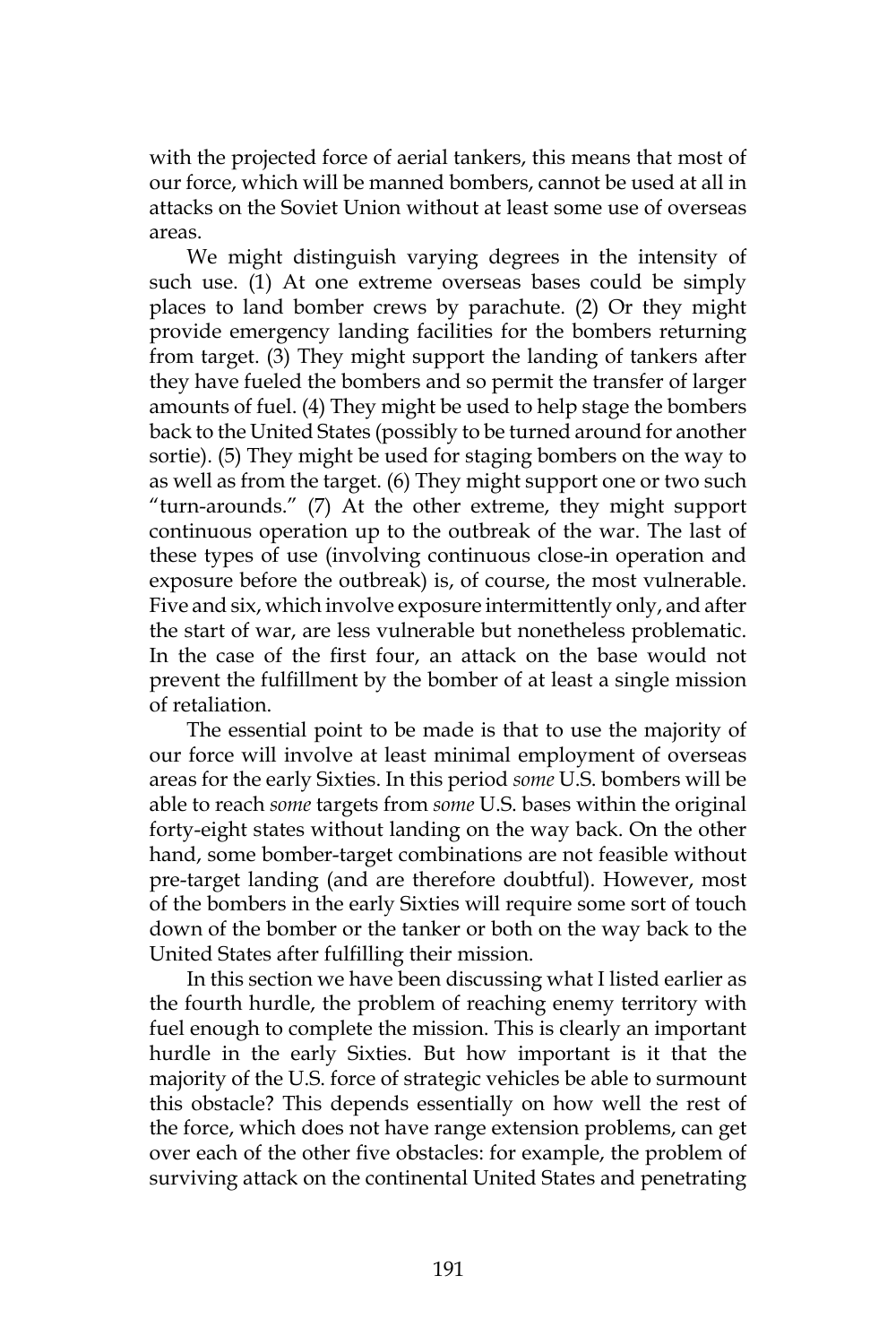enemy passive and active defense. What I have said already will suggest that these difficulties are large enough to make one hesitate to throw away lightly a capability that might be obtained by some form of radius extension overseas. Some touch down overseas will remain useful to most U.S. bombers, which will make up the greater part of the deterrent force in the early Sixties. On the other hand, because these bases are within range of so large a proportion of Russian striking power and subject to attack with so little notice, their use by bombers will be severely limited in form.

What of the bases for Thor and Jupiter, our first intermediaterange ballistic missiles? These have to be close to the enemy, and they must of course be operating bases, not merely refueling stations. (This is one of the many differences between the missile and the aircraft. Contrary to the usual belief, quite a few, though not all, of these differences favor the aircraft as far as ground vulnerability is concerned.) The Thors and Jupiters will be continuously in range of an enormous Soviet potential for surprise attack. These installations therefore reopen, in a most acute form, some of the serious questions of ground vulnerability that were raised about six years ago in connection with our overseas bomber bases. The decision to station the Thor and Jupiter missiles overseas has been our principal public response to the Russian advances in rocketry, and perhaps our most plausible response. Because it involves our ballistic missiles it appears directly to answer the Russian rockets. Because it involves using European bases, it appears to make up for the range superiority of the Russian intercontinental missile. And most important, it directly involves the NATO powers and gives them an element of control.

There is no question that it was genuinely urgent not only to meet the Russian threat but to do so visibly, in order to save the loosening NATO alliance. Our allies were fearful that the Soviet ballistic missiles might mean that we were no longer able or willing to retaliate against the Soviet Union in case of an attack on them. We hastened to make public a reaction which would restore their confidence. This move surely appears to increase our own power to strike back, and also to give our allies a deterrent of their own, independent of our decision. It has also been argued that in this respect it merely advances the inevitable date at which our allies will acquire "modern" weapons of their own, and that it widens the range of Soviet challenges which Europe can meet. But we must face seriously the question whether this move will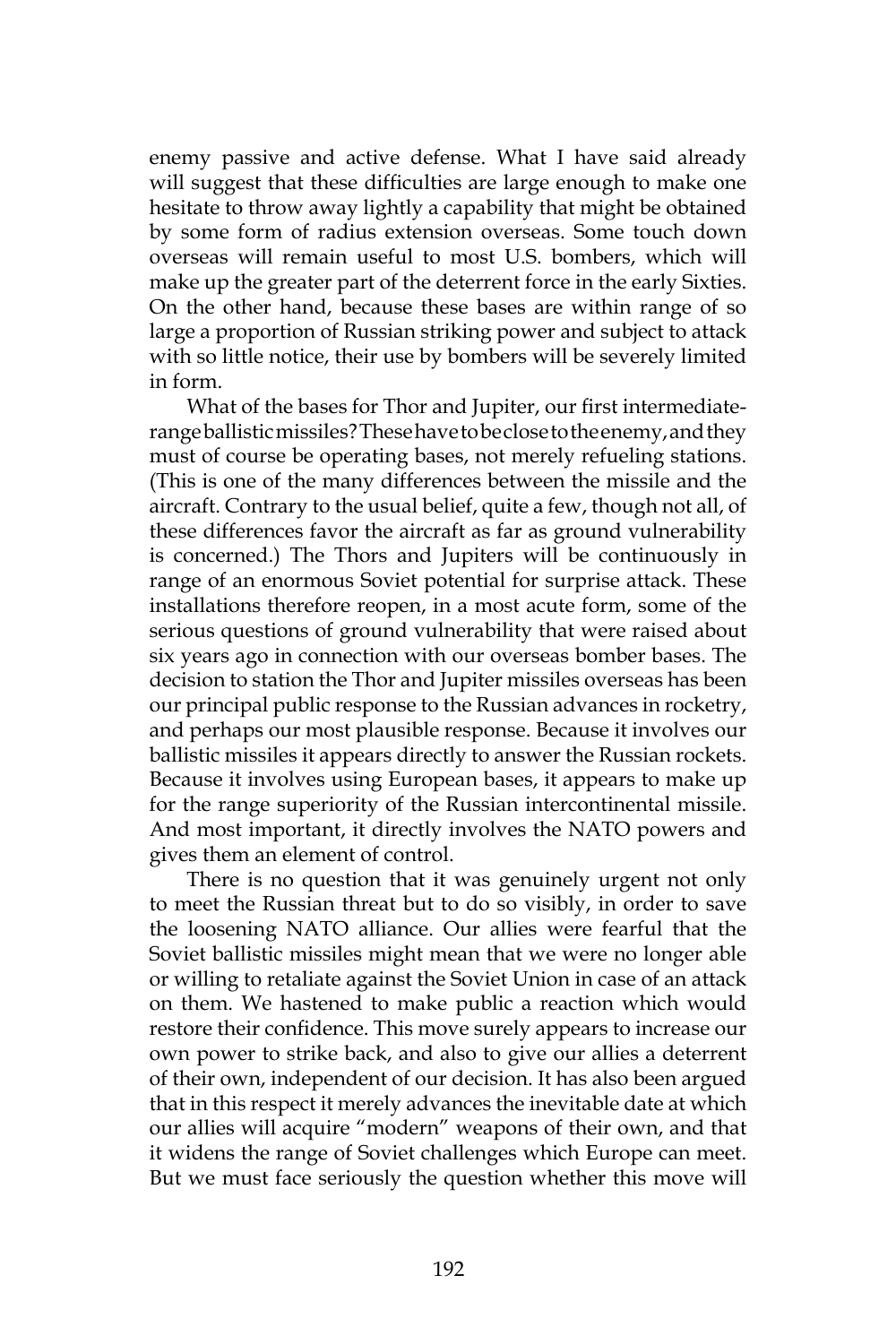assure either the ability to retaliate or the decision to attempt it, on the part of our allies, or ourselves. And we should ask at the very least whether further expansion of this policy will buy as much retaliatory power as other ways of spending the considerable sums involved. Finally, it is important to be clear whether the Thor and Jupiter actually increase the flexibility or range of response available to our allies.

One justification for this move argues that it disperses retaliatory weapons and that this is the most effective sanction against the thermonuclear aggressor. I have already anticipated this claim in my earlier discussion of the limitations of dispersal. At this point, however, it is useful to comment on one variant of the simple dispersal argument which is usually advanced in connection with overseas bases, namely that they provide a *widespread* dispersal and this in particular imposes insoluble problems of coordination. This argument needs examination. There is of course something in the notion that forcing the enemy to attack many political entities increases the seriousness of his decision. (However, (a) this can't be very persuasively argued as the justification for the IRBMs since they will add few if any new political entities to our current manned aircraft base system which would have to be attacked by the Russians in order to destroy our bombers; and, as we shall discuss, (b) where location in a foreign country means joint control, we may not be able to use the base in retaliation.) There is nothing on the other hand, or very little, in the notion that dispersal in several countries makes the problem of destruction more difficult in the military sense. Dispersal to increase enemy force requirements does not involve separation by oceans—just by the lethal diameters of enemy bombs. And the coordination problem referred to is very widely misunderstood. The critical part of the bomber coordination problem depends especially on the time spent within warning nets rather than simply the time of travel, and warning, as I have stressed, is difficult to come by close to the Soviets. Moreover there is not very much difference for the enemy in the task of coordinating bomber attacks on Europe and the eastern coast of the United States, say, and the job of coordinating attacks on our east and west coasts.

But the case of an enemy ballistic missile attack is most illuminating. These missiles are launched vertically and, so to speak, do not care in which direction they are told to proceed their times on trajectory are eminently calculable and, allowing a cushion for failures and delays, times of firing can be arranged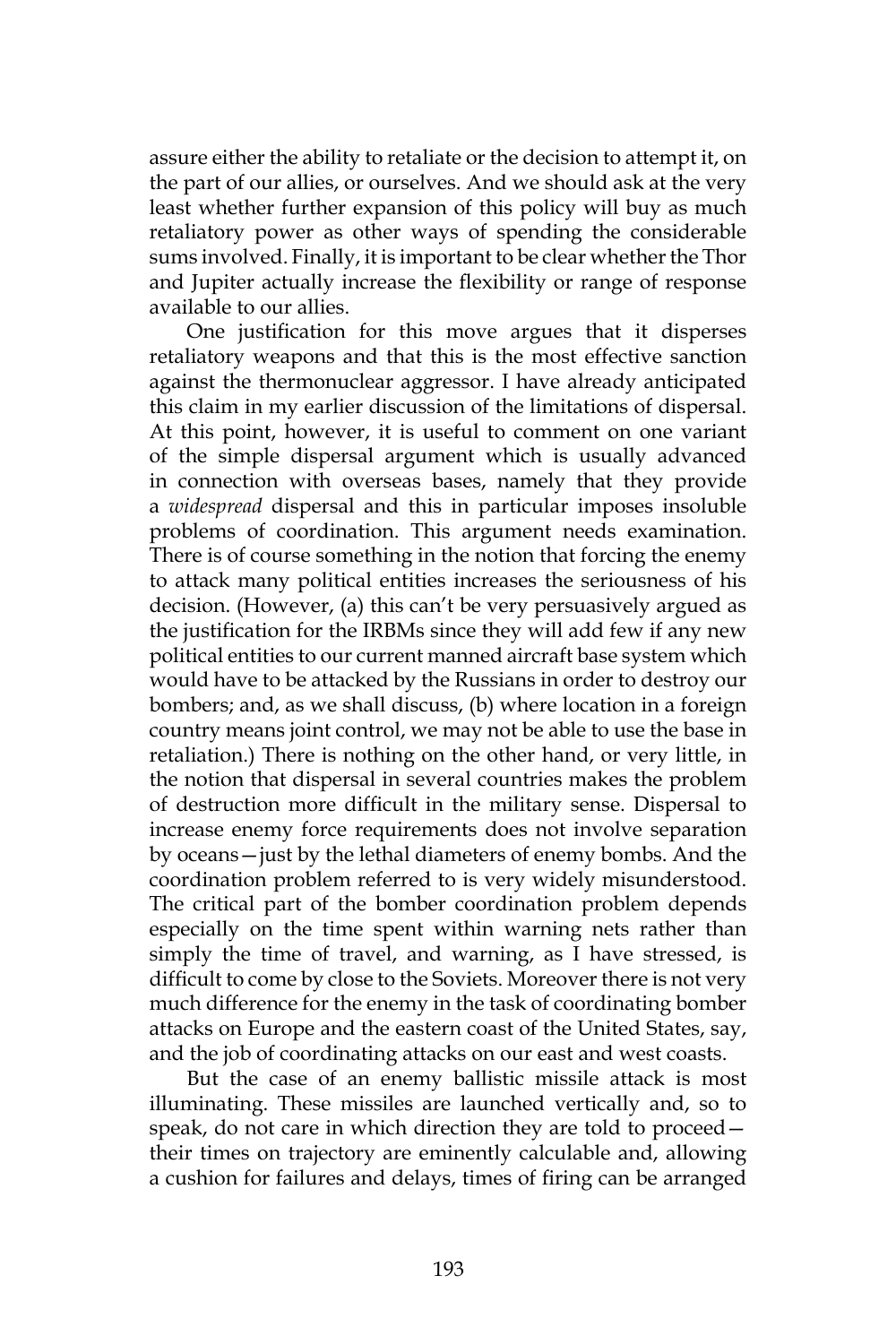for near-simultaneous impact on many dispersed points, on Okinawa and the United Kingdom as well as on California and Ohio. Moreover, it is relevant to recall that these far-flung bases, while distant from each other and from the United States, are on the whole close to the enemy. They require for their elimination therefore a smaller expenditure of resources on the part of Russia than targets at intercontinental range. For close-in targets the Soviets can use a larger variety of weapons carrying larger payloads and with improved accuracies.

The seeming appositeness of an overseas-based Thor and Jupiter as an answer to a Russian intercontinental ballistic missile stems not so much from any careful analysis of their retaliatory power under attack as from the directness of the comparison they suggest: a rocket with a rocket, an intercontinental capability with a base at closer range to the target. In this respect the ready optimism on the subject reflects the basic confusion, referred to at the beginning of this essay, as to the nature of the technological race. It conceives the problem of deterrence as that of simply matching or exceeding the aggressor's capability to strike first. A surprising proportion of the debate on defense policy has betrayed this confusion. Matching technological developments are useful for prestige, and such demonstrations have a vital function in preserving the alliance and in reassuring the neutral powers. But propaganda is not enough. The only reasonably certain way of maintaining a reputation for strength is to display an actual power to our friends as well as our enemies. We should ask then whether further expansion of the current programs for basing Thor and Jupiter is an efficient way to increase American retaliatory power. If overseas bases are considered too vulnerable for manned bombers, will not the same be true for missiles? The basis for the hopeful impression that they will not be is rather vague, including a mixture of hypothetical properties of ballistic missiles in which perhaps the dominant element is their supposed much more rapid, "push-button" response. What needs to be considered here are the response time of such missiles (including decision, preparation, and launch times), and how they are to be defended.

The decision to fire a missile with a thermonuclear warhead is much harder to make than a decision simply to start a manned aircraft on its way, with orders to return to base unless instructed to continue to its assigned target. This is the "fail-safe" procedure practiced by the U.S. Air Force. In contrast, once a missile is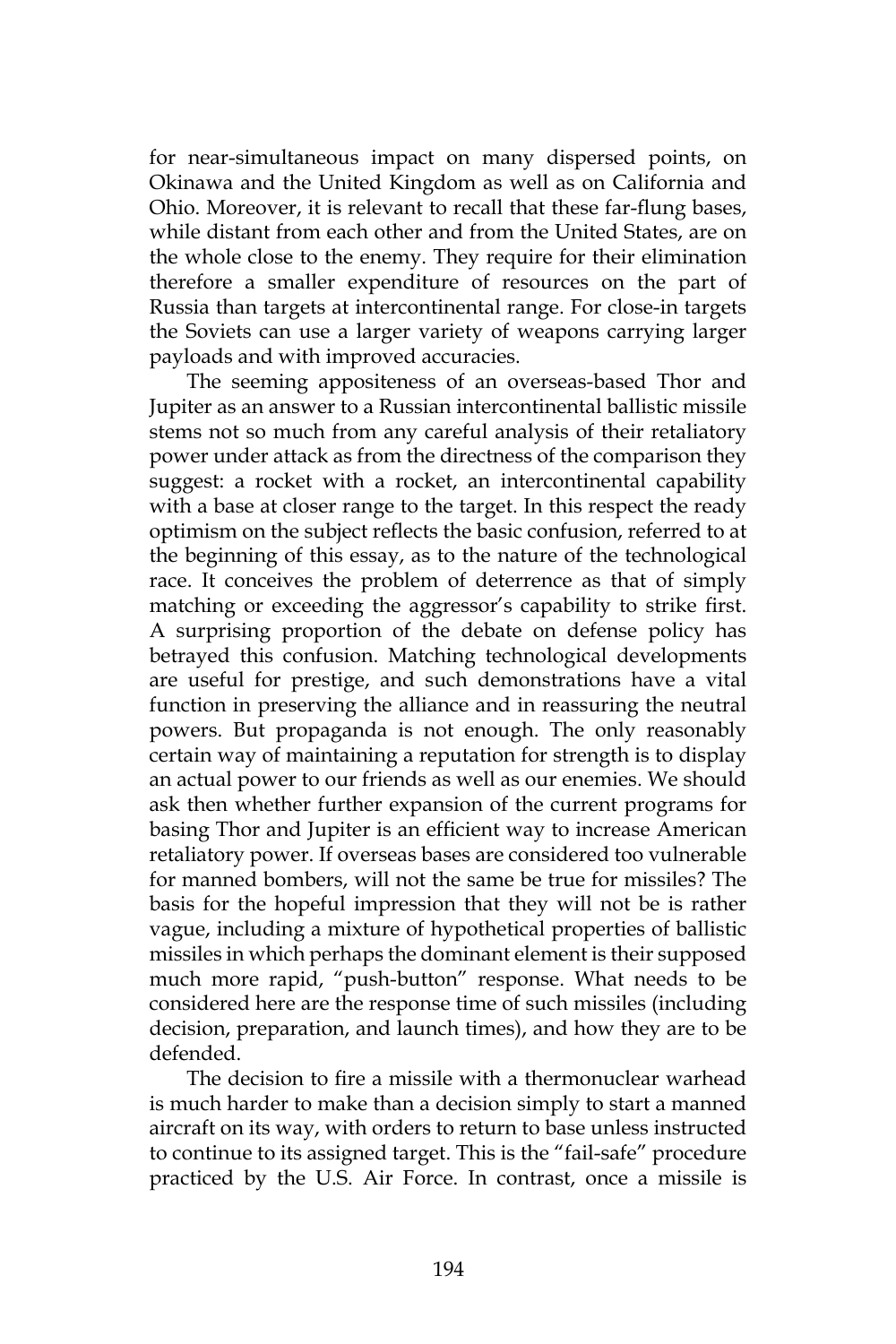launched, there is no method of recall or deflection which is not subject to risks of electronic or mechanical failure. Therefore such a decision must wait for much more unambiguous evidence of enemy intentions. It must and will take a longer time to make and is less likely to be made at all. When more than one country is involved, the joint decision is harder still, since there is opportunity to disagree about the ambiguity of the evidence, as well as to make separate considerations of national interest. The structure of the NATO decision process on much less momentous matters is complicated, and it should be recognized that such complexity has much to do with the genuine concern of the various NATO powers about the danger of accidentally starting World War III. Such fears will not be diminished with the advent of IRBMs. In fact, the mere widespread dispersion of nuclear armed missiles raises measurably the possibility of accidental outbreak.

Second—the preparation and launching time. It is quite erroneous to suppose that by contrast with manned bombers the first IRBMs can be launched almost as simply as pressing a button. Count-down procedures for early missiles are liable to interruption, and the cryogenic character of the liquid oxygen fuel limits the readiness of their response. Unlike JP-4, the fuel used in jet bombers, liquid oxygen cannot be held for long periods of time in these vehicles. In this respect such missiles will be *less* ready than alert bombers.

Third—the warning available. My previous comments have suggested that warning against both manned bomber and ballistic or cruise missile attack is most difficult overseas in areas close to the enemy. But this is related also to a fourth problem, namely that of active defense. The less warning, the more difficult this problem is. And the problem is a serious one, therefore, not only against ballistic missile attacks but, for example, against lowaltitude or various circuitous attacks by manned aircraft.

And finally, passive defense by means of shelter is more difficult given the larger bomb yields, better accuracies, and larger forces available to the Russians at such close range. And if the press reports are correct, the installations planned do not contemplate bomb-resistant shelters. If this is so, it should be taken into account in measuring any actual contribution to the United States retaliatory power. Viewed as a contribution to deterring all-out attack on the United States then, the Thor and Jupiter bases seem unlikely to compare favorably with other alternatives. If newspaper references to hard bargaining by some of our future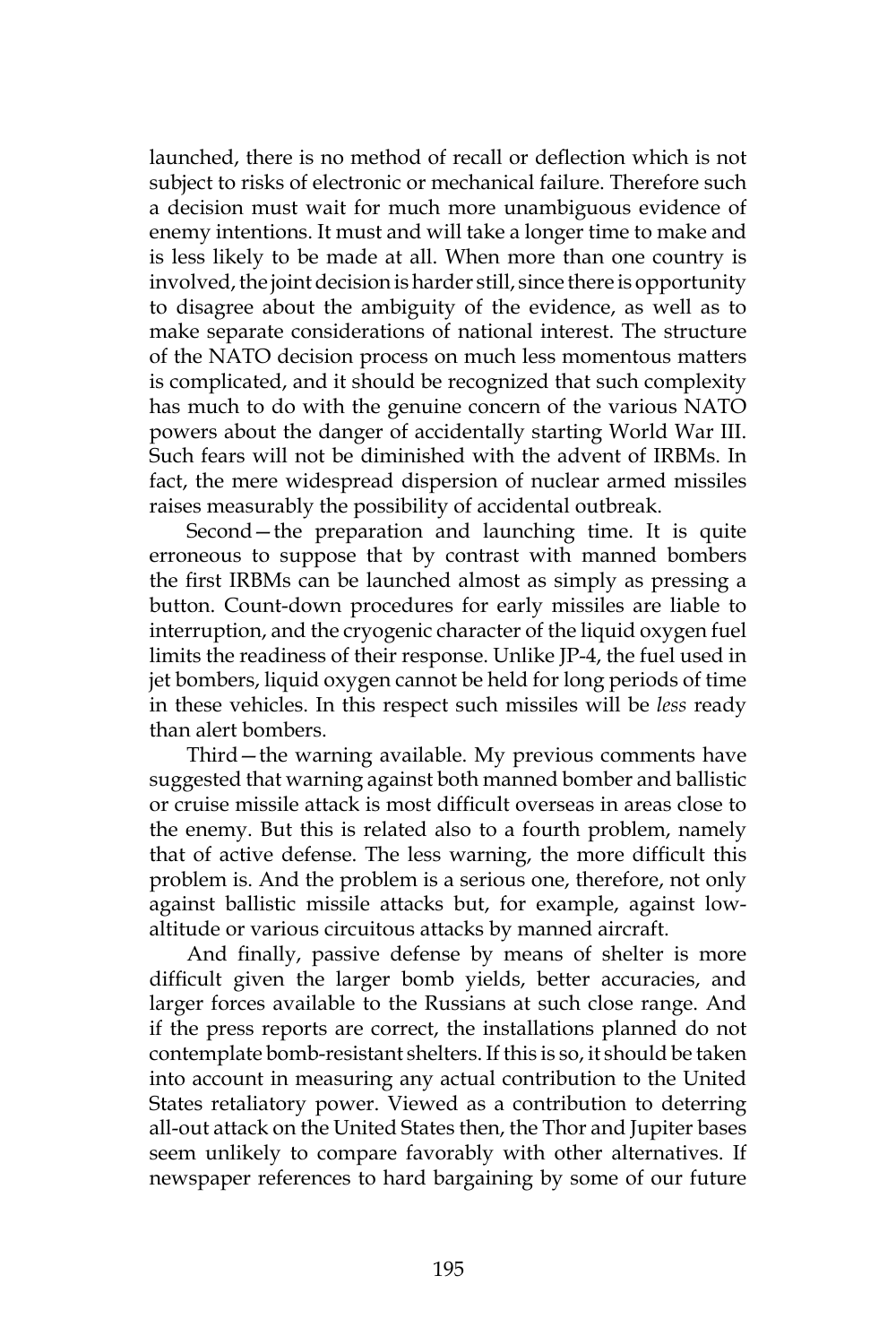hosts are to be believed, it would seem that such negotiations have been conducted under misapprehensions on both sides as to the benefits to the United States.

But many proponents of the distribution of Thor and Jupiter and possibly some of our allies—have in mind not an increase in U.S. deterrence but the development of an independent capability in each of several of the NATO powers to deter all-out attack against themselves. This would be a useful thing if it can be managed at some supportable cost and if it does not entail the sacrifice of even more critical measures of protection. But aside from the special problems of joint control, which would affect the certainty of response adversely, precisely who their legal owner is will not affect the retaliatory power of the Thors and Jupiters one way or another. They would not be able to deter any attack which they could not survive. It is curious that many who question the capability of American overseas bases (for example, our bomber bases in the United Kingdom), simply assume that, for our allies, possession of strategic nuclear weapons is one with deterrence.

It remains to examine the view that the provision of these weapons will broaden the range of response open to our allies. The proponents do not seem to regard an addition of capability for NATO at the all-out end of the spectrum as the required broadening; but if they do, they are faced with the question previously considered: the actuality of this all-out response under all-out attack. Insofar as this view rests on the belief that the intermediate range ballistic missile is adapted to limited war, it is wide of the mark. The inaccuracy of the IRBM requires high-yield warheads, and such a combination of inaccuracy and high yield, while quite appropriate and adequate against unprotected targets in a general war, would scarcely come within even the most lax, in fact reckless, definition of limited war. Such a weapon is inappropriate for even the nuclear variety of limited war, and it is totally useless for meeting the wide variety of provocation that is well below the threshold of nuclear response. On the other hand, though a contribution of American aid, it may not be without cost to the recipient. Insofar as these weapons are expensive to operate and support, they are likely to displace a conventional capability that might be genuinely useful in limited engagements. More important, they are likely to be used as an excuse for budget cutting. In this way they will accelerate the general trend toward dependence on all-out response and so will have the opposite effect to the one claimed.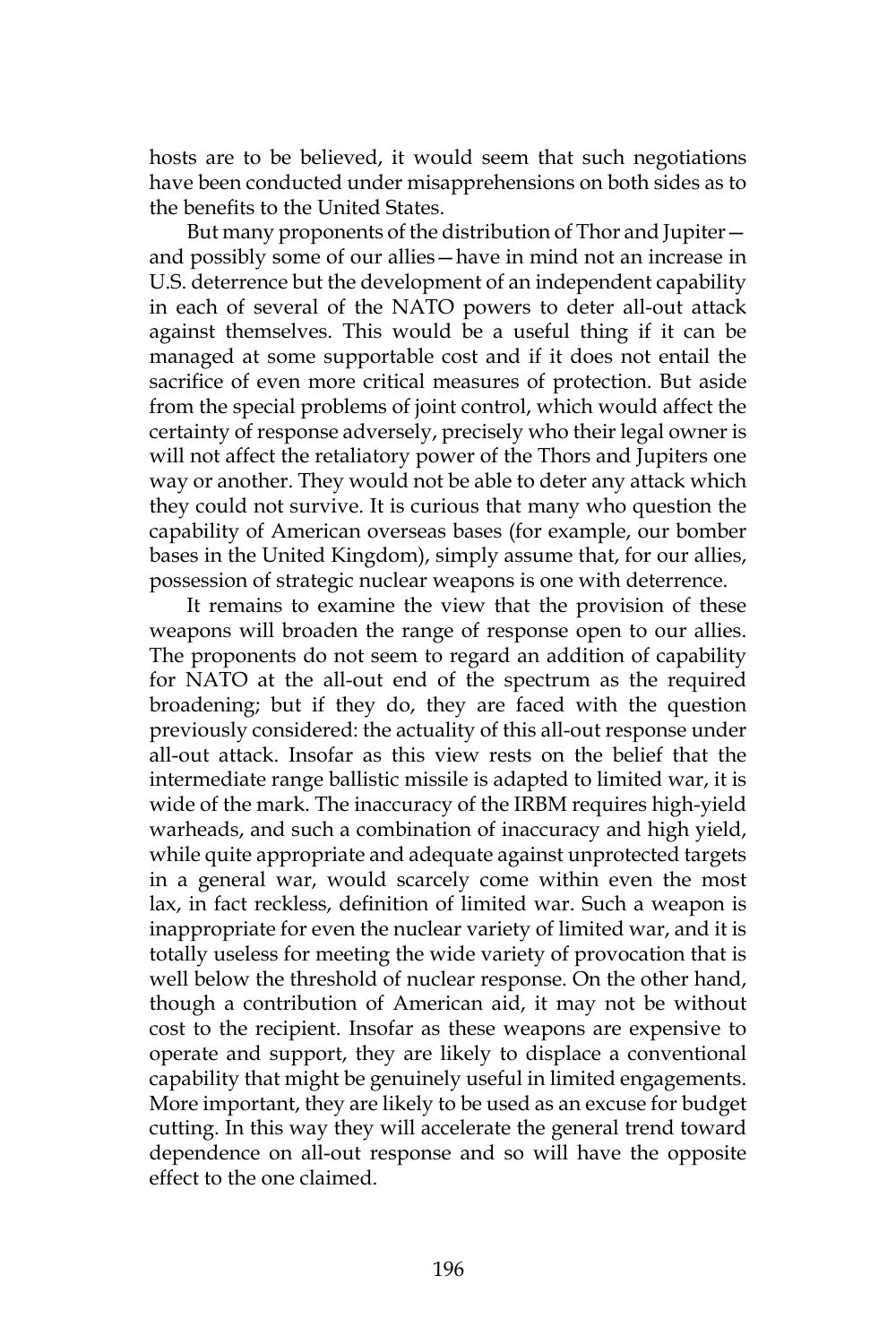Nevertheless, if the Thor and Jupiter have these defects, might not some future weapon be free of them? Some of these defects, of course, will be overcome in time. Solid fuels or storable liquids will eventually replace liquid oxygen, reliabilities will increase, various forms of mobility or portability will become feasible, accuracies may even come down to regions of interest in limited wars. But these are all years away. In consequence, the discussion will be advanced if a little more precision is given such terms as "missiles" or "modern" or "advanced weapons." We are not distributing a generic "modern" weapon with all the virtues of flexibility for use in a wide range of attacks and invulnerability in all-out war. Finally, even with advances in the state-of-the-art on our side, it will continue to be hard to maintain a deterrent, and even harder close in under the enemy's guns than further off. Some of the principal difficulties I have sketched will remain and others will grow. This is of particular interest to our allies who do not have quite the same freedom to choose between basing at intercontinental and point-blank range. The characteristic limitations of "overseas" basing concern them since, for the most part, unlike ourselves, they live "overseas."

It follows that, though a wider distribution in the ownership of nuclear weapons may be inevitable, or at any rate likely, it is by no means inevitable or even very likely that the power to deter an all-out thermonuclear attack by Russia will be widespread. This is true even though a minor power would not need to guarantee as large a retaliation as we in order to deter attack on itself. Unfortunately, the minor powers have smaller resources as well as poorer strategic locations.12 A multiplicity of such independent retaliatory powers might be desirable as a substitute for the principal current function of the alliance. But they will not be easy to achieve. Mere membership in the nuclear club might carry with it prestige, as the applicants and nominees expect, but it will be rather expensive, and in time it will be clear that it does not necessarily confer any of the expected privileges enjoyed by the two charter members. The burden of deterring a general war as distinct from limited wars is still likely to be on the United States and therefore, so far as our allies are concerned, on the alliance.

In closing these remarks on the special problems of overseas bases, it should be observed that I have dealt with only one of the functions of these bases: their use as a support for the strategic deterrent force. They have a variety of military, political and economic roles which are beyond the scope of this paper.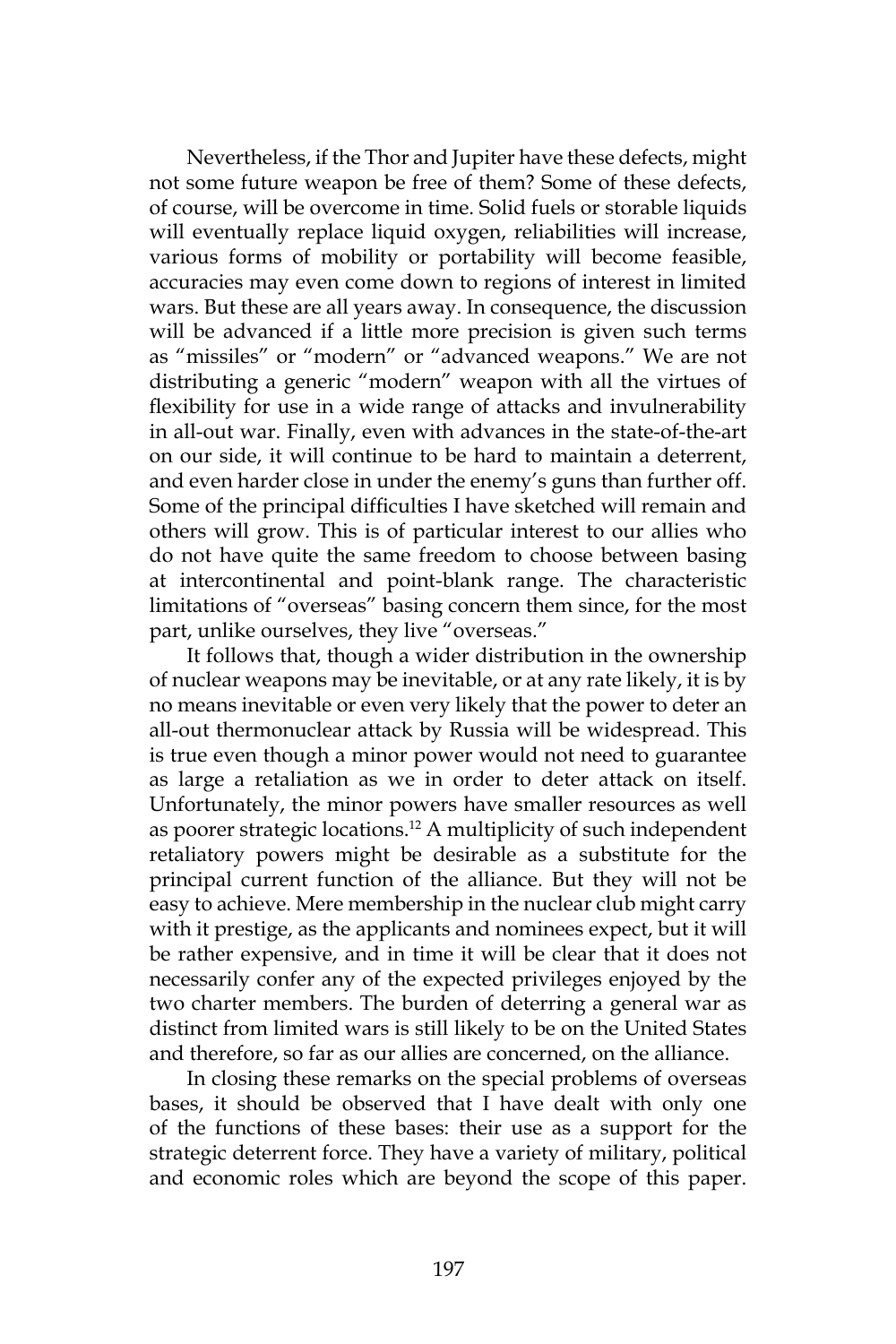Expenditures in connection with the construction or operation of U.S. bases, for example, are a form of economic aid and, moreover, a form that is rather palatable to the Congress. There are other functions in a central war where their importance may be very considerable. In case deterrence fails, they might support a counterattack which could blunt the strength of an enemy followup attack, and so reduce the damage done to our cities. Their chief virtue here is precisely the proximity to the enemy which makes them problematic as a deterrent. Proximity means shorter time to target and possibly larger and more accurately delivered weapons—provided, of course, the blunting force survives the first attack. This is not likely to be a high confidence capability of the sort we seek in the deterrent itself; but it might make a very real difference under some circumstances of attack, particularly if the enemy attack were poorly coordinated, as it might be if the war were started by an accident. In this case the first wave might be smaller and less well organized than in a carefully prepared attack. The chance of even some of our unprotected planes or missiles surviving would be greater. Moreover a larger portion of the attacker's force would remain on base, not yet ready for a following attack. Using some portion of our force not in retaliation but to spoil the follow-up raid by killing or at least disrupting the matching of bombers with tankers, bombers with bombers, bombers with decoys, and bombers with missiles, could reduce both the number of attackers reaching our defenses and the effectiveness of their formation for getting through. It would be a fatal mistake to count on poor planning by an aggressor, but, given the considerable reduction in damage it might enable, it is prudent to have the ability to exploit such an error.

One caution should be observed. A force capable of blunting a poorly started aggression and equipped with information as to enemy deployments, might destroy a poorly protected enemy strategic force *before* the latter got started. Missiles placed near the enemy, even if they could not retaliate, would have a potent capability for striking first by surprise. And it might not be easy for the enemy to discern their purpose. The existence of such a force might be a considerable provocation and in fact a dangerous one in the sense that it would place a great burden on the deterrent force which more than ever would have to guarantee extreme risks to the attacker—worse than the risks of waiting in the face of this danger. When not coupled with the ability to strike in retaliation, such a capability would suggest—erroneously to be sure in the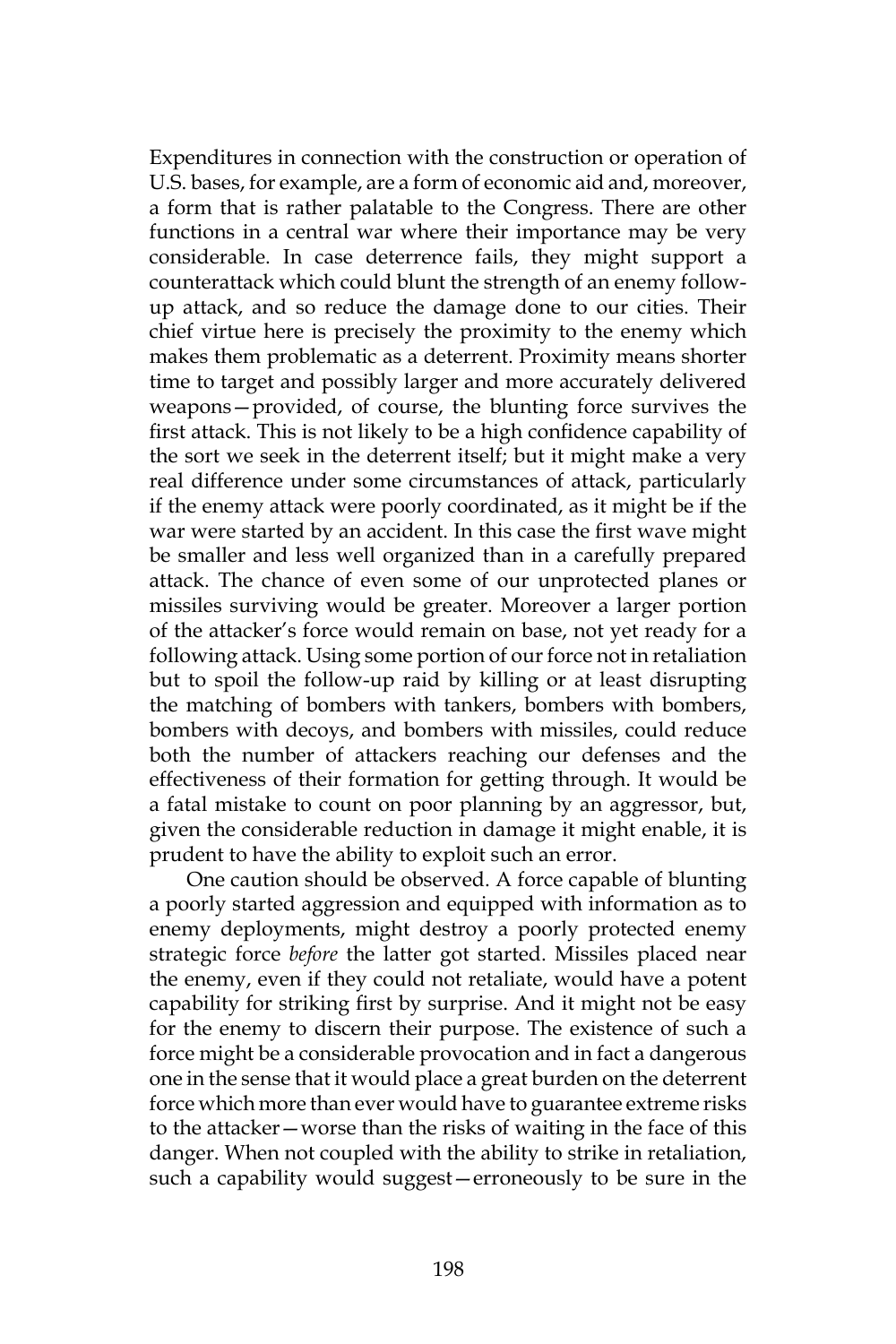case of the democracies—an intention to strike first. It would tend to provoke rather than to deter general war.

One final use for our overseas bases should be mentioned, namely their use to support operations in a limited war. Their importance here is both more considerable and likely to be more lasting than their increasingly restricted utility to deter attack on the United States. Particularly in conventional limited wars, destructive force is delivered in smaller units and, in general, requires a great number of sorties over an extended period of time. It is conceivable that we might attempt the intercontinental delivery of iron bombs as well as ground troops and groundsupport elements. The problem of intercontinental versus overseas bombers is mainly a matter of costs, provided we have the time and freedom to choose the composition of our force and our budget size. But there would be enormous differences in costs between distant and close-in repeated *delivery* at a given rate of high explosives.

I hope that my focus so far on the critical problem of deterring central war has not led the reader to believe that I consider the problem of limited war either unimportant or soluble by use of the strategic threat. Quite the contrary is the case. In fact it would be appropriate to say something about the limitations as well as the necessity of strategic deterrence in this as well as other connections. But first let me sum up the uses and risks of bases close to the Soviet Union. These bases are subject to an attack delivering more bombs with larger yields and greater accuracies and with less warning than bases at intercontinental range. Whether they are under American command, or completely within the control of one of our allies or subject to joint control, they present the severest problems for the preservation of a deterrent force.

# VI. The Inadequacy of Strategic Deterrence, and Its Necessity

The inadequacy of deterrence is a familiar story. Western forces at the end of the war were larger than those of the Soviet Union and its satellites. We demobilized much more extensively, relying on nuclear weapons to maintain the balance of East-West military power. This was plausible then because nuclear power was all on our side. It was *our* bomb. It seemed only to complete the preponderance of American power provided by our enormous industrial mobilization base and to dispense with the need to keep it mobilized. It would compensate for the extra men kept under arms by the East.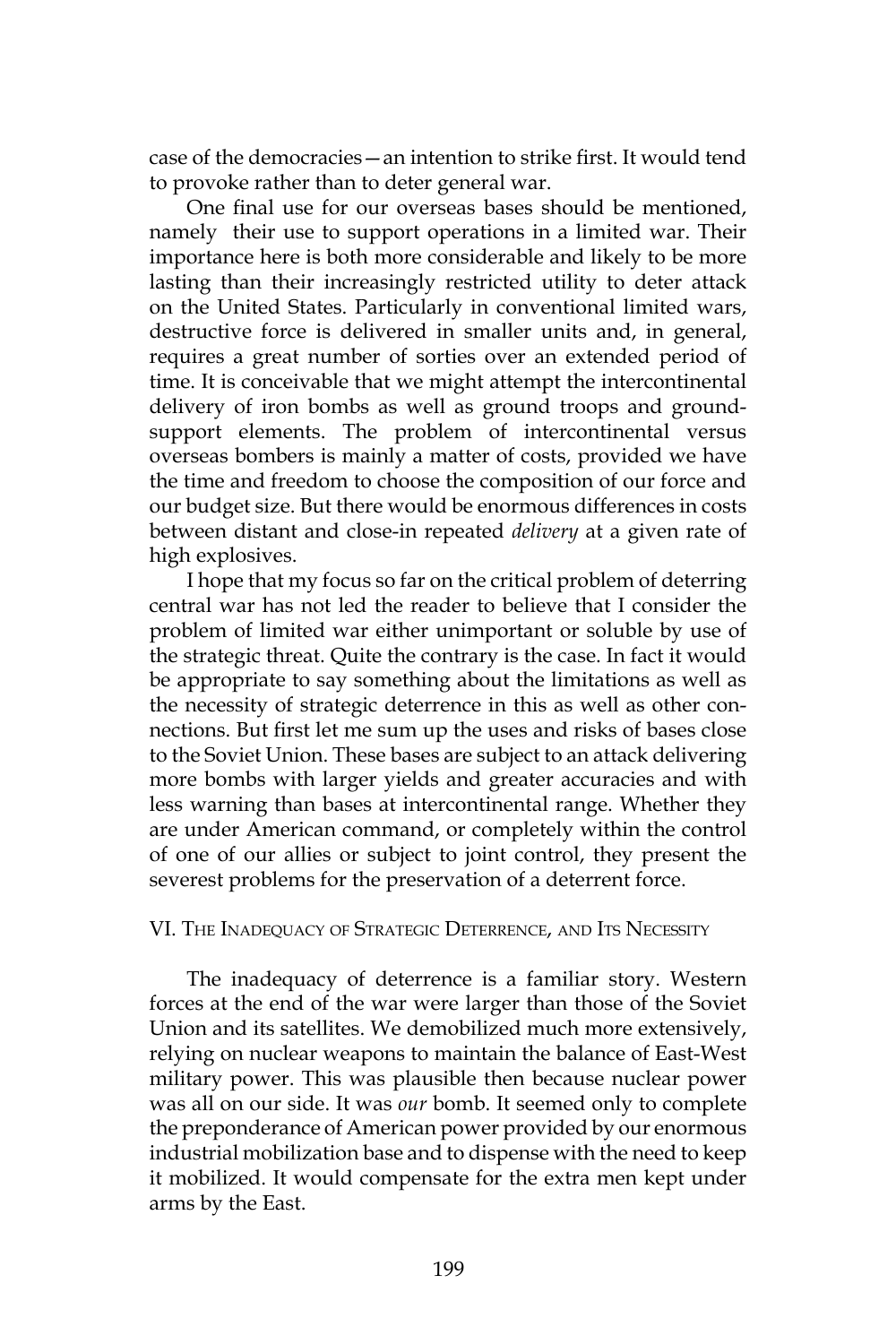But the notion of massive retaliation as a responsible retort to peripheral provocations vanished in the harsh light of a better understanding here and abroad that the Soviet nuclear delivery capability meant tremendous losses to the United States if we attacked them. And now Europe has begun to doubt that we would make the sacrifice involved in using SAC to answer an attack directed at it but not at ourselves.

The many critics of the massive retaliation policy who advocate a capability to meet limited aggression with a limited response are on firm ground in suggesting that a massive response on such an occasion would be unlikely and the threat to use it therefore not believed. Moreover this argument is quite enough to make clear the critical need for more serious development of the power to meet limited aggressions. Another argument, which will not hold water and which is in fact dangerous, is sometimes used: Little wars are likely, general war improbable. We have seen that this mistakes a possibility for its fulfillment. The likelihood of both general and little wars is contingent on what we do. Moreover, these probabilities are not independent. A limited war involving the major powers is explosive. In this circumstance the likelihood of general war increases palpably. The danger of general war can be felt in every local skirmish involving the great powers. But because the balance of terror is supposed, almost universally, to assure us that all-out war will not occur, advocates of graduated deterrence have proposed to fix the limits of limited conflict in ways which neglect this danger. A few of the proposals seem in fact quite reckless.

The emphasis of the advocates of limitation has been on the high rather than on the low end of the spectrum of weapons. They have talked in particular of nuclear limited wars on the assumption that nuclear weapons will favor the defender rather than the aggressor and that the West can depend on these to compensate for men and conventional arms. Perhaps this will sound reminiscent to the reader. These are, evidently, *our* tactical nuclear bombs. I am afraid that this belief will not long stand the harsh light of analysis and that it will vanish like its predecessor, the comfortable notion that we had a monopoly of strategic nuclear weapons and that these only completed the Western and, specifically, the American preponderance. I know of no convincing evidence that tactical nuclear weapons favor the defender rather than the aggressor if both sides use such weapons. The argument runs that the offense requires concentration and so the aggressor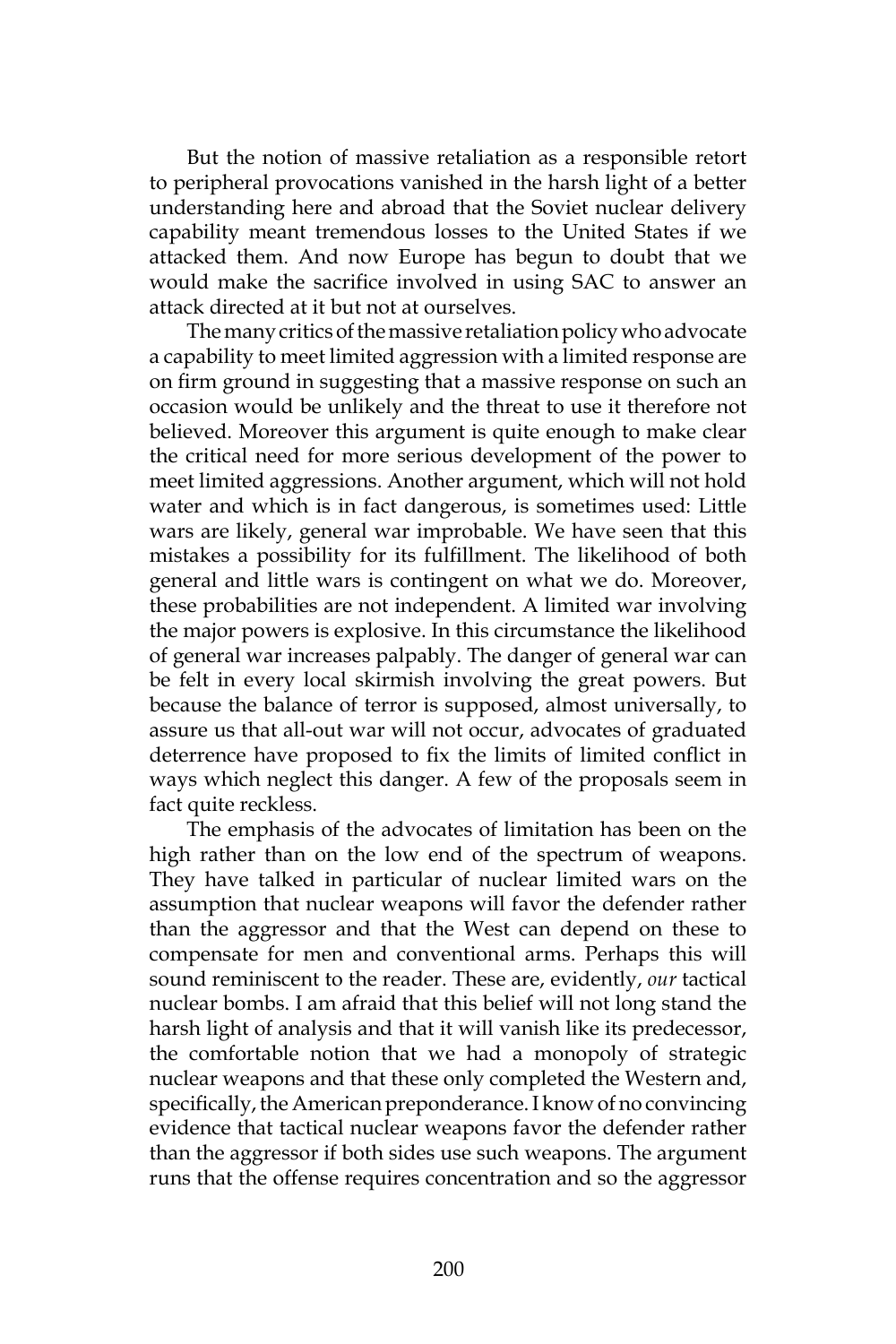necessarily provides the defender with a lucrative atomic target. This ignores the fact that, in a delivered nuclear weapon itself, the offense has an enormous concentration of force. The use of nuclear weapons in limited wars might make it possible for the aggressor to eliminate the existing forces of the defender and to get the war over, reaching his limited objective before the defender or his allies can mobilize new forces. Like all-out nuclear war it puts a premium on surprise and forces in being rather than on mobilization potential which is the area in which the West has an advantage.

I am inclined to believe that most of those who rely on tactical nuclear weapons as a substitute for disparities in conventional forces have in general presupposed a cooperative Soviet attacker, one who did not use atomic weapons himself. Here again is an instance of Western-preferred Soviet strategies, this time applied to limited war. Ironically, according to reports of Soviet tactical exercises described in the last few years in the military newspaper, *The Red Star*, atomic weapons are in general employed only by the offense, the defender apparently employing Soviet-preferred Western strategies.13 The symmetry of the optimism of East and West here could be quite deadly.

Whether or not nuclear weapons favor the West in limited war, there still remains the question of whether such limitations could be made stable. Korea illustrated the possibility of a conventional limited war which did not become nuclear, though fought in the era of nuclear weapons. It remains to be seen whether there are any equilibrium points between the use of conventional and all-out weapons. In fact the emphasis on the gradualness of the graduated deterrents may be misplaced. The important thing would be to find some discontinuities if these steps are not to lead too smoothly to general war. Nuclear limited war, simply because of the extreme swiftness and unpredictability of its moves, the necessity of delegating authority to local commanders, and the possibility of sharp and sudden desperate reversals of fortune, would put the greatest strain on the deterrent to all-out thermonuclear war.

For this reason I believe that it would be appropriate to emphasize the importance of expanding a conventional capability realistically and, in particular, research and development in nonnuclear modes of warfare. These have been financed by pitifully small budgets. Yet I would conjecture that if one considers the implications of modern surface-to-air missiles in the context of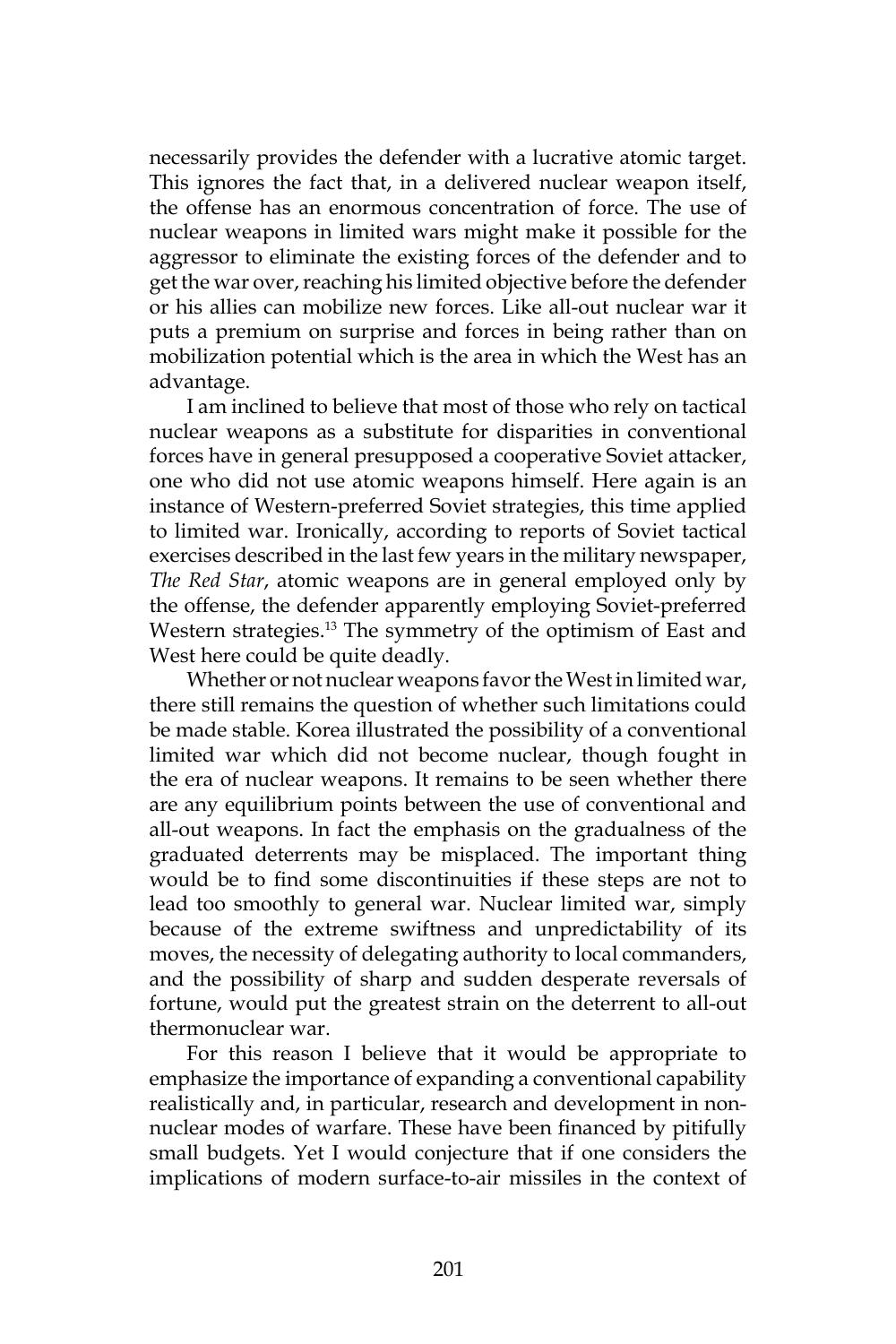conventional war in which the attacker has to make many sorties and expose himself to recurring attrition, these weapons would look ever so much better than they do when faced, for example, with the heroic task of knocking down 99 percent of a wave of, say one thousand nuclear bombers. Similarly, advances in anti-tank wire-guided missiles and anti-personnel fragmentation weapons, which have been mentioned from time to time in the press, might help redress the current balance of East-West conventional forces without, however, removing the necessity for spending more money in procurement as well as research and development.

The interdependencies of limited and total war decisions make it clear that the development of any powerful limited war capability, and in particular a nuclear one, only underlines the need, at the same time, for insuring retaliation against all-out attack. An aggressor must constantly weigh the dangers of allout attack against the dangers of waiting, of not striking "allout." Sharp reversals in a limited war can increase the dangers of waiting. But finally there is no question at this late date that strategic deterrence is inadequate to answer limited provocation.

Strategic deterrence has other inadequacies besides its limitations in connection with limited war. Some of these concern air defense. The power to deter a rational all-out attack does not relieve us of the responsibility for defending our cities in case deterrence fails. It should be said at once that such a defense is not a satisfactory substitute for deterring a carefully planned surprise attack since defense against such an attack is extraordinarily difficult. I know in fact of no high confidence way of avoiding enormous damage to our cities in a war initiated by an aggressor with a surprise thermonuclear attack. The only way of preventing such damage with high confidence is to prevent the war. But if we could obtain a leakproof air defense, many things would change. A limited war capability, for example, would be unimportant. Massive retaliation against even minor threats, since it exposed us to no danger, might be credible. Deterring attack would also not be very important. Of course if both sides had such defenses, deterrence would not be feasible either, but this again would be insignificant since strategic war would be relatively harmless—at least to the targets on both sides if not to the attacking vehicles. It is a curious paradox of our recent intellectual history that, among the pioneers of both the balance of terror theory of automatic deterrence and the small nuclear weapon theory of limited or tactical war were the last true believers in the possibility of near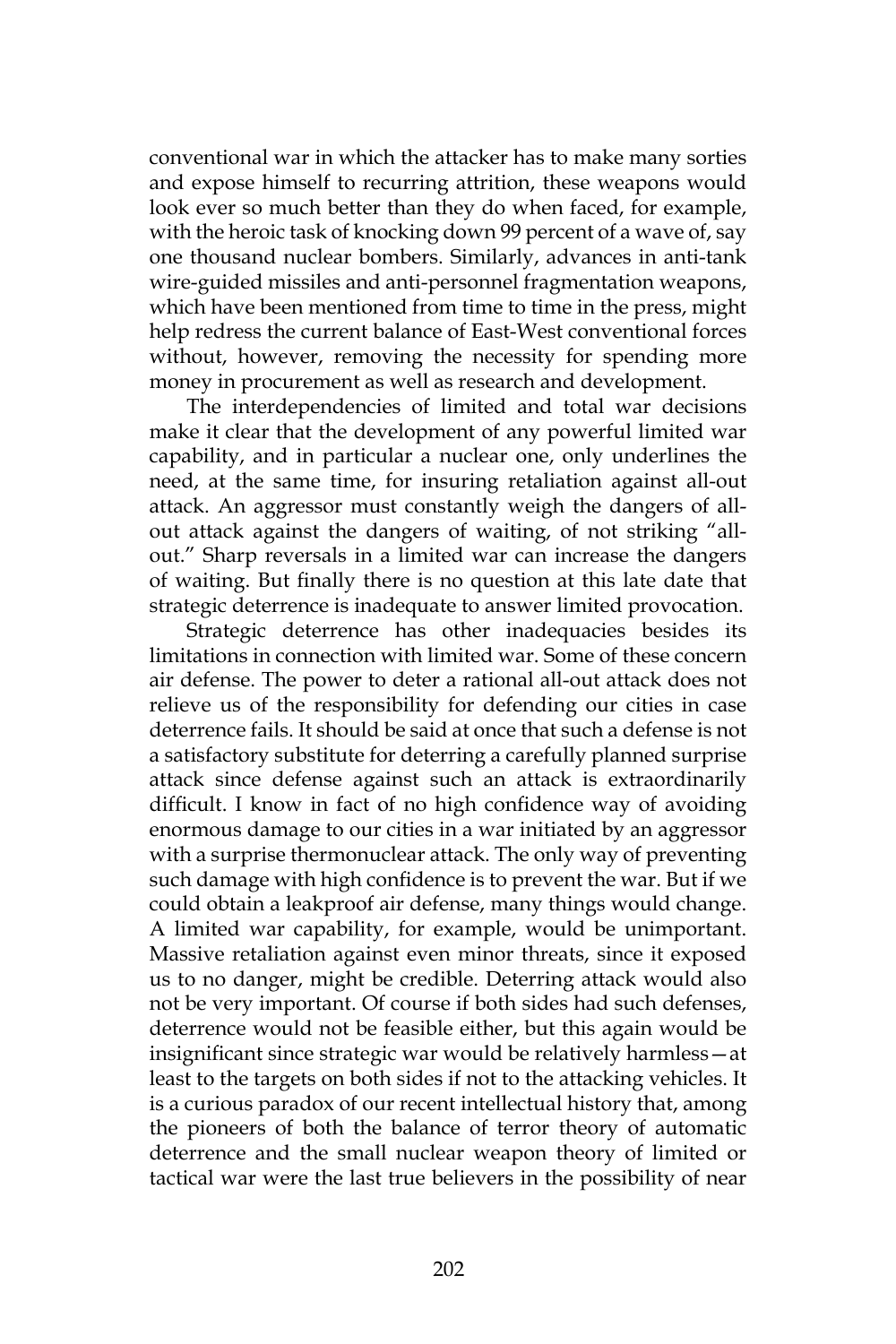perfect defense—which would have made deterrence infeasible and both it and the ability to fight limited war unimportant. However, in spite of the periodic announcements of "technological breakthroughs," the goal of emerging unscathed from a surprise thermonuclear attack has gotten steadily more remote.

On the other hand, this does not mean that we can dispense with the defense of cities. In spite of deterrence a thermonuclear war could be tripped by accident or miscalculation. In this case, particularly since the attack might be less well planned, a combination of spoiling counterattacks and active and passive defenses might limit the size of the catastrophe. It might mean, for example, the difference between fifty million survivors and a hundred and twenty million survivors, and it would be quite wrong to dismiss this as an unimportant difference.

If strategic deterrence is not enough, is it really necessary at all? Many sensitive and serious critics of Western defense policy have expressed their deep dissatisfaction with the strategy of deterrence. Moreover, since they have almost all assumed a balance of terror making deterrence nearly effortless, their dissatisfaction with deterrence might very well deepen if they accept the view presented here, that deterrence is most difficult. Distaste for the product should not be lessened by an increase in its cost. I must confess that the picture of the world that I have presented is unpleasant. Strategic deterrence will be hard. It imposes some dangers of its own. In any case, though a keystone of a defense policy, it is only a part, not the whole. The critics who feel that deterrence is "bankrupt," to use the word of one of them, sometimes say that we stress deterrence too much. I believe this is quite wrong if it means that we are devoting too much effort to protect our power to retaliate, but I think it quite right if it means that we have talked too much of a strategic threat as a substitute for many things it cannot replace. Mr. Kennan, for example, rejects the bomb as salvation, but explicitly grants it a sorry value as a deterrent. (In fact he grants it rather more than I since in his policy of disengagement it seems that he would substitute a threat something like that of massive retaliation for even conventional American and English forces on the Continent.)

On the whole, I think the burden of the criticism of deterrence has been the inadequacy of a thermonuclear capability and frequently of, what is not really deterrence at all, the threat to strike first. But it would be a fatal mistake to confuse the inadequacy of strategic deterrence with its dispensability. Deterrence is not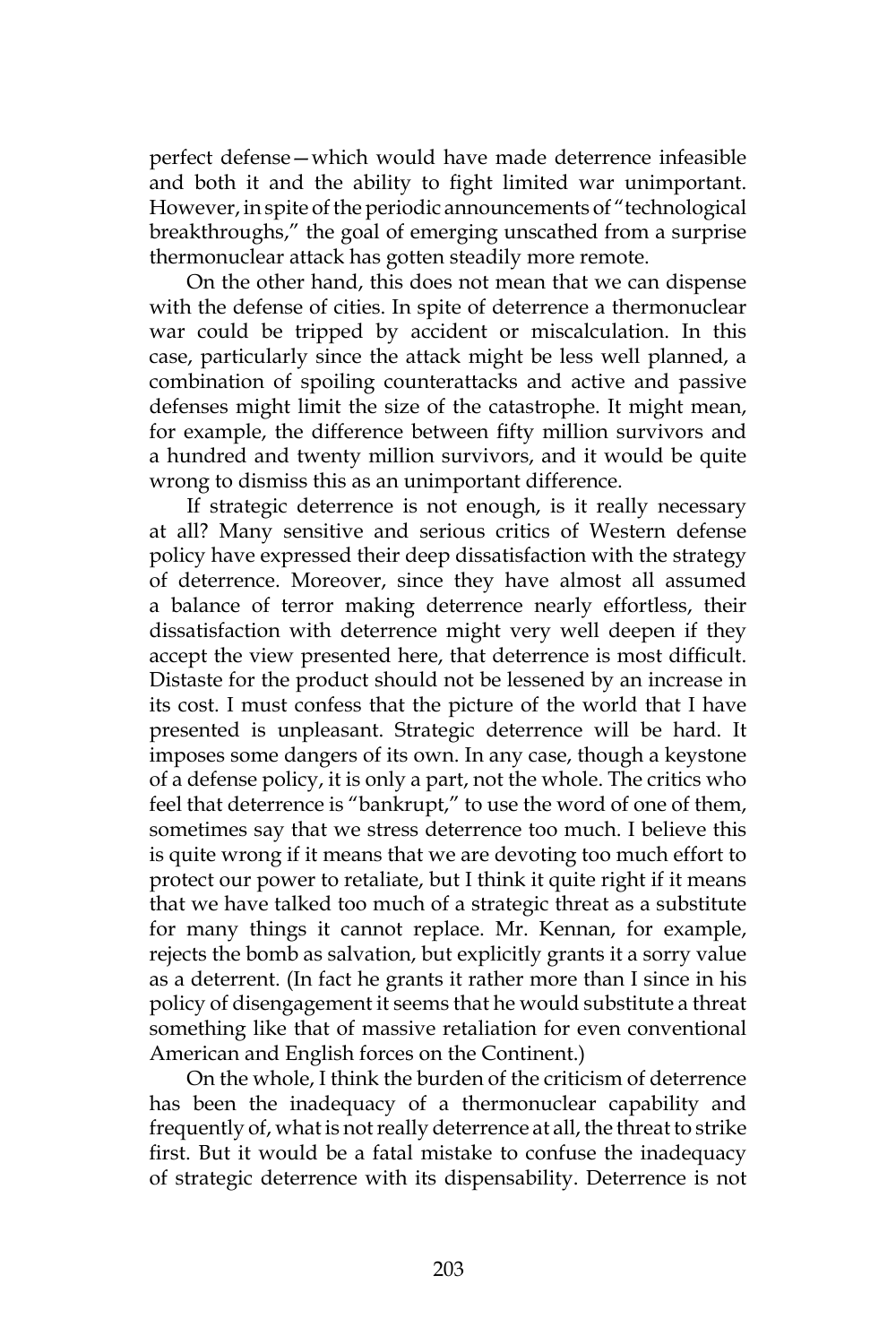dispensable. If the picture of the world I have drawn is rather bleak, it could nonetheless be cataclysmically worse. Suppose both the United States and the Soviet Union had the power to destroy each others' retaliatory forces and society, given the opportunity to administer the opening blow. In this case, the situation would be something like the old-fashioned Western gun duel. It would be extraordinarily risky for one side not to attempt to destroy the other, or to delay doing so. Not only can it emerge unscathed by striking first; this is the only way it can have a reasonable hope of emerging at all. Such a situation is clearly extremely unstable. On the other hand, if it is clear that the aggressor too will suffer catastrophic damage in the event of his aggression, he then has strong reason not to attack, even though he can administer great damage. A protected retaliatory capability has a stabilizing influence not only in deterring rational attack, but also in offering every inducement to both powers to reduce the chance of accidental detonation of war. Our own interest in "fail-safe" responses for our retaliatory forces illustrates this. A protected power to strike back does not come automatically, but it can hardly be stressed too much that it is worth the effort.

There are many other goals for our foreign as well as our military policy which have great importance: the strengthening of the alliance and of the neutral powers, economic development of the less advanced countries, negotiations to reduce the dangers of deliberate or accidental outbreak, and some attempts to settle the outstanding differences between the East and West. These other objectives of military and foreign policy are important and many of them are vital. But an unsentimental appraisal suggests no sudden change in prospect and in particular no easy removal of the basic East-West antagonisms. Short of some hard-to-manage peaceful elimination of the basic antagonisms, or a vast and successful program of disarmament, it would be irresponsible to surrender the deterrent. But in fact progress in disarmament too will be made easier if it is complemented by a defense against aggression.

#### VII. Deterrence, Accidents, and Disarmament

A deterrent strategy is aimed at a rational enemy. Without a deterrent, general war is likely. With it, however, war might still occur. This is one reason deterrence is only a part and not the whole of a military and foreign policy.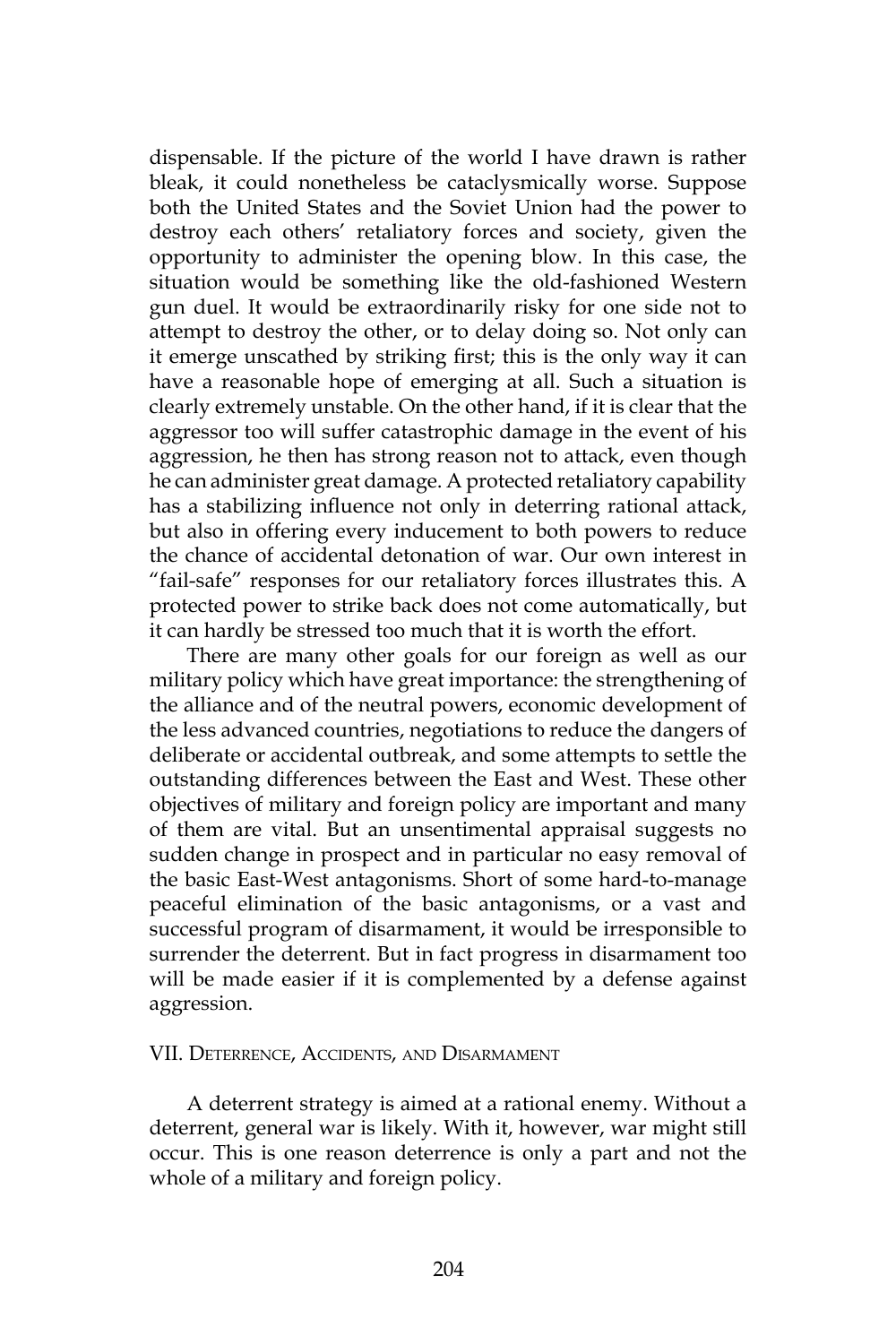In fact, there is a very unpleasant interaction. In order to reduce the risk of a rational act of aggression, we are being forced to undertake measures (increased alertness, dispersal, mobility) which, to a smaller extent but still significantly, increase the risk of an irrational or unintentional act of war. The accident problem, which has occupied an increasingly prominent place in newspaper headlines during the past year, is a serious one. It would be a great mistake to dismiss the recent Soviet charges on this subject as simply part of the war of nerves. In a clear sense the great multiplication and spread of nuclear arms throughout the world, the drastic increase in the degree of readiness of these weapons, and the decrease in the time available for the decision on their use must inevitably raise the risk of accident. Though they were not in themselves likely to trigger misunderstanding, the B-47 accidents this year at Sidi Slimane and at Florence, South Carolina, and the recent Nike explosion (of which an Army officer in the local command said, "A disaster which could not happen did.") suggest the problem. And they are just the beginning.

There are many sorts of accidents that could happen. There can be electronic or mechanical failures of the sort illustrated by the B-47 and Nike mishaps; there can be aberrations of individuals, perhaps, quite low in the echelon of command; and, finally, there can be miscalculations on the part of governments as to enemy intent and the meaning of ambiguous signals. (With the rising noise level of alarms on the international scene and the shortening of the time available for such momentous decisions, this possibility becomes more real; with the widespread distribution of nuclear weapons with separate national controls, it is possible that there will be separate calculations of national interest. These could indicate a cause for all-out war to some nation doing the calculating which, from our standpoint, would be quite inadequate. That is, from our standpoint, a "miscalculation.")

What I have said does not imply that all deterrent strategies risk accident equally. The contrary is the case. One of the principles of selecting a strategy should be to reduce the chance of accident, wherever we can, without a corresponding increase in vulnerability to a rational surprise attack. (The problem of obtaining warning of a surprise attack, deciding on a response and communicating the decision—which last is especially acute for the mobile systems—would be very much easier if we did not have to be concerned with both goals: to deter a rational act of war and to reduce the chance of its happening by accident.) This is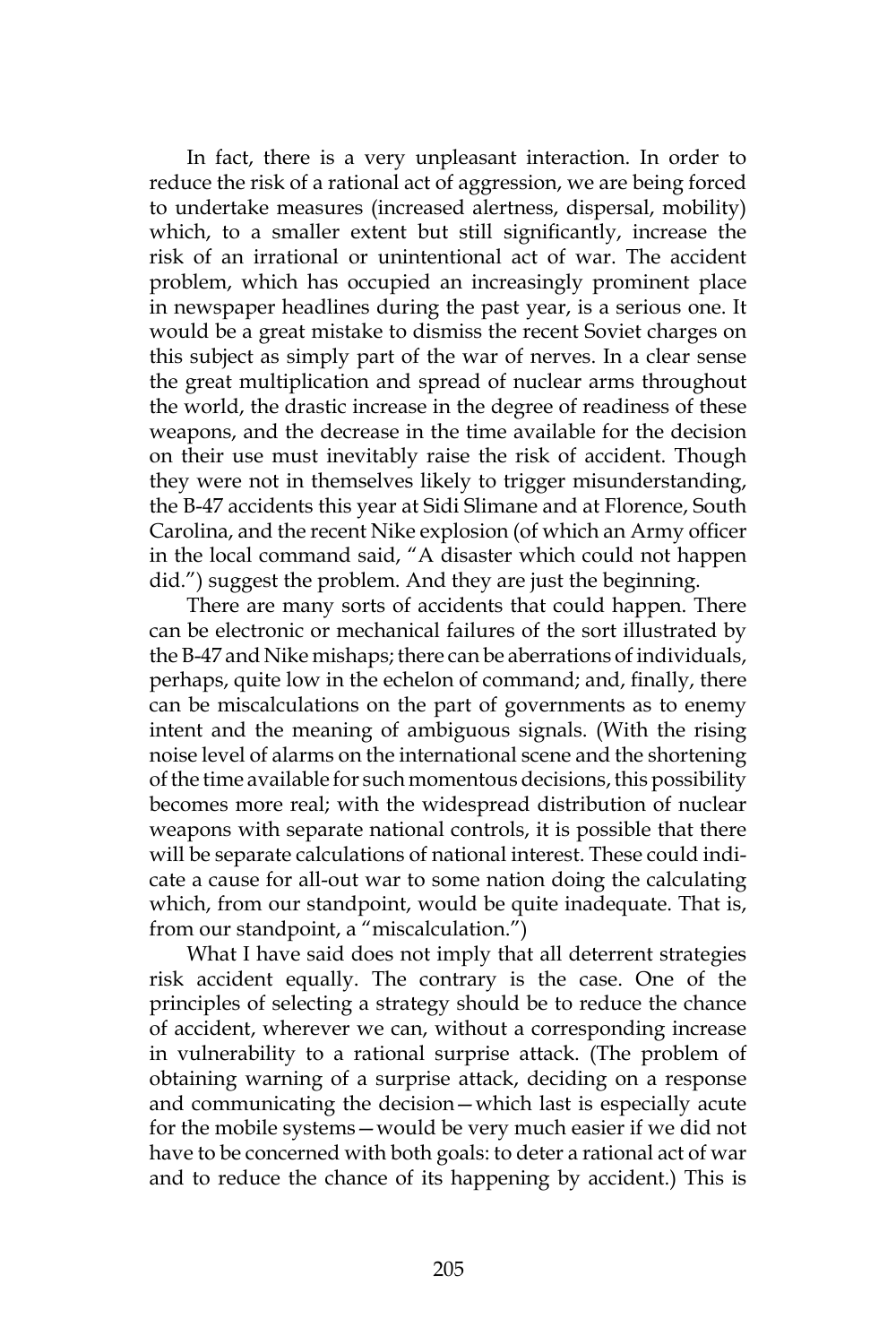the significance of the recently adopted "fail-safe" procedures for launching SAC which came to the public notice in connection with the U.N. debates last May. Such a procedure requires that bombers, flushed by some serious yet not unambiguous warning, return to base unless they are specifically directed to continue forward. If the alarm is false, the bombers will return to base even if there is a failure in radio communications. If the alarm was in response to an actual attack and some radio communications should fail, this failure would mean only a small percentage diminution of the force going on to target. The importance of such a procedure can be grasped in contrast with the alternative. The alternative was to launch bombers on their way to target with instructions to continue unless recalled. Here, in case of a false alarm and a failure in communications, the single bomber or handful of bombers that did not receive the message to return to base might, as a result of this mistake, go forward by themselves to start the war. Of all the many poor ways to start a war, this would be perhaps the worst. Moreover, when one considers the many hundreds of vehicles involved, the cumulative probability of accidental war would rapidly approach certainty with repeated false alarms. Or the planes would have to be kept grounded until evidence of an attack was unambiguous—which would make these forces more vulnerable and, hence, such an attack more probable. A fail-safe procedure extends the period for final commitment.

While "fail-safe" or, as it is now less descriptively called, "positive control" is of great importance, it by no means eliminates the possibility of accident. While it can reduce the chance of miscalculation by governments somewhat by extending the period of final commitment, this possibility nonetheless remains.

The increased readiness of strategic forces affects the disarmament issues and therefore our allies and the neutral powers. Here it is important to recognize the obsolescence of some of the principal policies we have enunciated before the U.N. The Russians, exploiting an inaccurate United Press report which suggested that SAC started en masse toward Russia in response to frequent radar ghosts, cried out against these supposed Arctic flights. The United States response and its sequels stated correctly that *such flights had never been undertaken except in planned exercises—and moreover would not be undertaken in response to such high false-alarm rate warnings*. We pointed out the essential role of quick response and a high degree of readiness in the protection of the deterrent force. The nature of the fail-safe precaution was also described.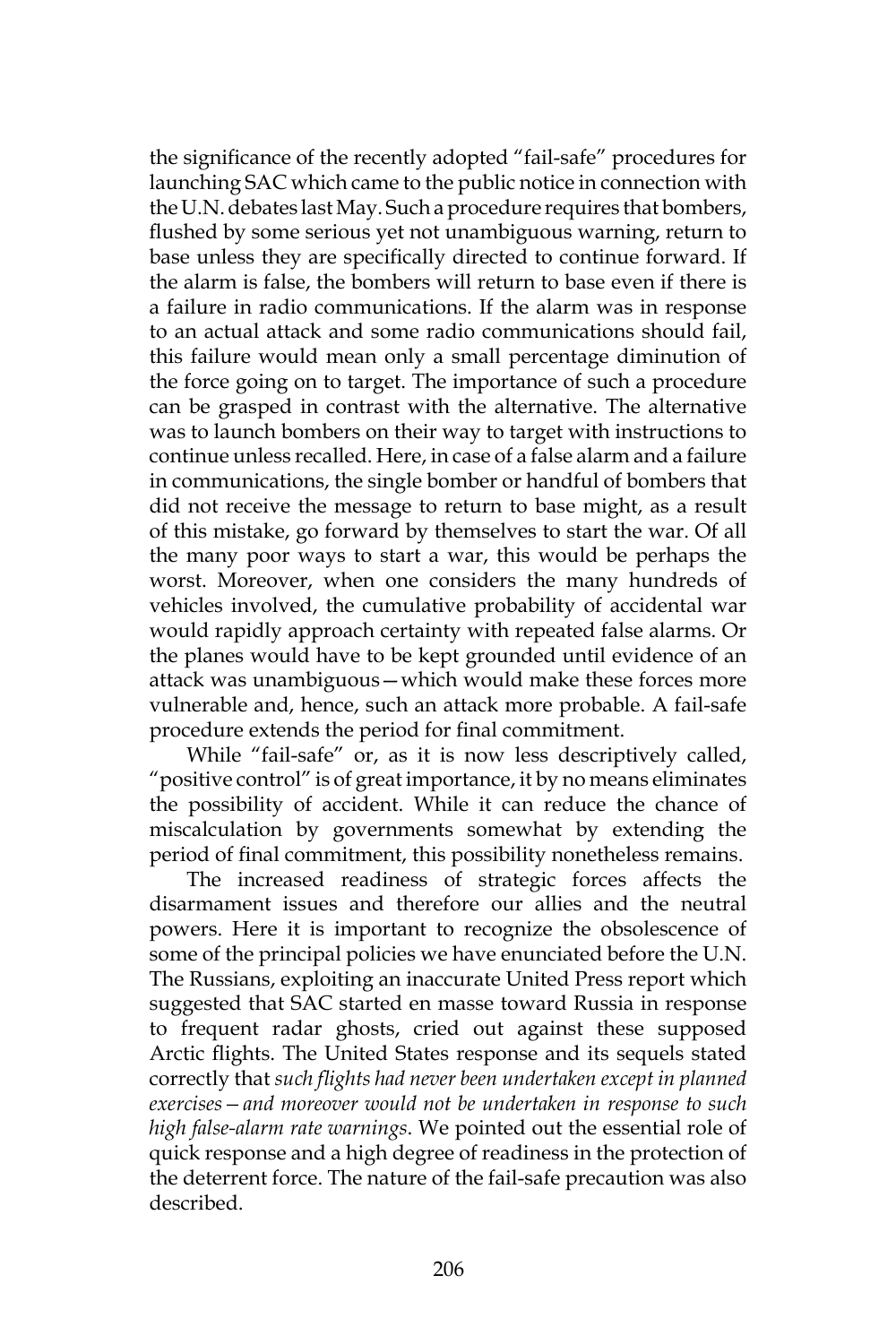We added, however, to cap the argument, that if the Russians were really worried about surprise attack they would accept the President's "open skies" proposal. This addition, however, conceals an absurdity. Aerial photography would have its uses in a disarmament plan—for example, to check an exchange of information on the location of ground bases. However, so far as surprise is concerned, the "open skies" plan would have direct use only to discover attacks requiring much more lengthy, visible, and unambiguous preparations than are likely today.14 The very readiness of our own strategic force suggests a state of technology which outmodes the "open skies" plan as a counter to surprise attack. Not even the most advanced reconnaissance equipment can disclose an intention from 40,000 feet. Who can say what the men in the blockhouse of an ICBM base have in mind? Or, for that matter, what is the final destination of training flights or failsafe flights starting over the Pacific or North Atlantic from staging areas?

The actions that need to be taken on our own to deter attack might usefully be complemented by bilateral arguments for inspection and reporting and, possibly, limitation of arms and of methods of operating strategic and naval air forces. But the protection of retaliatory power remains essential; and the better the protection, the smaller the burden placed on the agreement to limit arms and modes of operation and to make them subject to inspection. Relying on "open skies" alone to prevent surprise would invite catastrophe and the loss of power to retaliate. Such a plan is worthless for discovering a well prepared attack with ICBMs or submarine-launched missiles or a routine mass training flight whose destination could be kept ambiguous. A tremendous weight of weapons could be delivered in spite of it.

Although it is quite hopeless to look for an inspection scheme which would permit abandonment of the deterrent, this does not mean that some partial agreement on inspection and limitation might not help to reduce the chance of any sizable surprise attack. We should explore the possibilities of agreements involving limitation and inspection. But how we go about this will be conditioned by our appreciation of the problem of deterrence itself.

The critics of current policy who perceive the inadequacy of the strategy of deterrence are prominent among those urging disarmament negotiations, an end to the arms race, and a reduction of tension. This is a paramount interest of some of our allies. The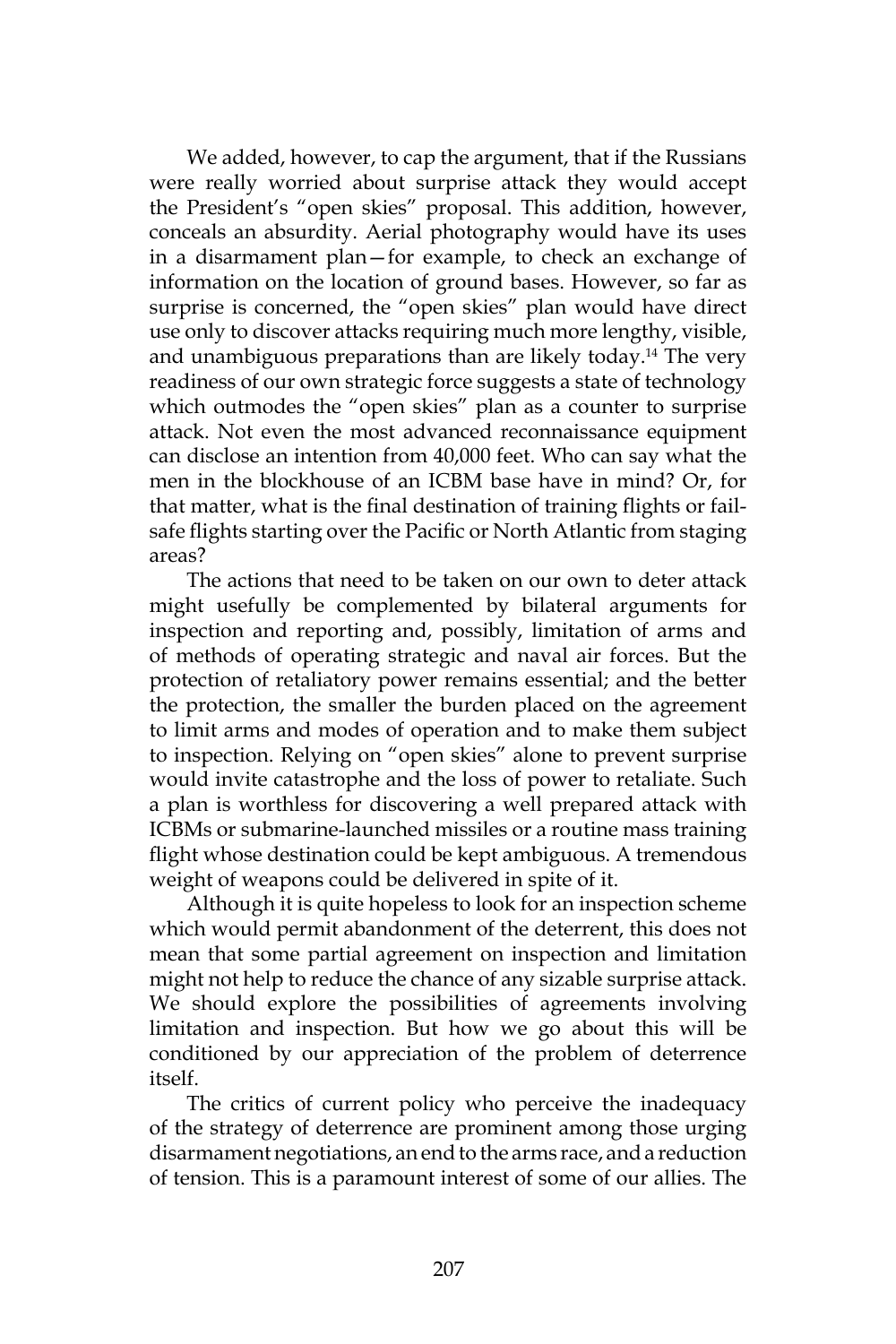balance of terror theory is the basis for some of the more lighthearted suggestions: if deterrence is automatic, strategic weapons on one side cancel those of the other, and it should be easy for both sides to give them up. So James E. King, Jr., one of the most sensible writers on the subject of limited war, suggests<sup>15</sup> that weapons needed for "unlimited" war are those which both sides can most easily agree to abolish, simply because "neither side can anticipate anything but disaster" from their use. "Isn't there enough stability in the 'balance of terror'," he asks, "to justify our believing that the Russians can be trusted—within acceptable limits—to abandon the weapons whose 'utility is confined to the threat or conduct of a war of annihilation'?"

Indeed if there were no real danger of a rational attack, then accidents and the "n-th" country problem seem the *only* problems. In fact, they are very prominent in the recent literature on the subject of disarmament. As I have indicated, they are serious problems and some sorts of limitation and inspection agreement could diminish them. Almost everyone seems concerned with the need to relax tension. However, relaxation of tension, which everyone thinks is good, is not easily distinguished from relaxing one's guard, which almost everyone thinks is bad. Relaxation, like Miltown, is not an end in itself. Not all danger comes from tension. The reverse relation, to be tense where there is danger, is only rational. If there is to be any prospect of realistic and useful agreement, we must reject the theory of automatic deterrence. The size and degree of protection of our retaliatory forces in any limitation arrangement would in good part determine the size of the force that a violator would have to hide. If the agreed-on force were small and vulnerable, no monitorable scheme would be likely to be feasible. Most obviously "*the abolition* of the weapons necessary in a general or 'unlimited' war" would offer the most insuperable obstacles to an inspection plan since the violator could gain an overwhelming advantage from the concealment of even a few weapons. The need for a deterrent, in this connection too, is ineradicable.

# VIII. SUMMARY

What can we say then, in sum, on the balance of terror theory of automatic deterrence? It is a contribution to the rhetoric rather than the logic of war in the thermonuclear age. In suggesting that a carefully planned surprise attack can be checkmated almost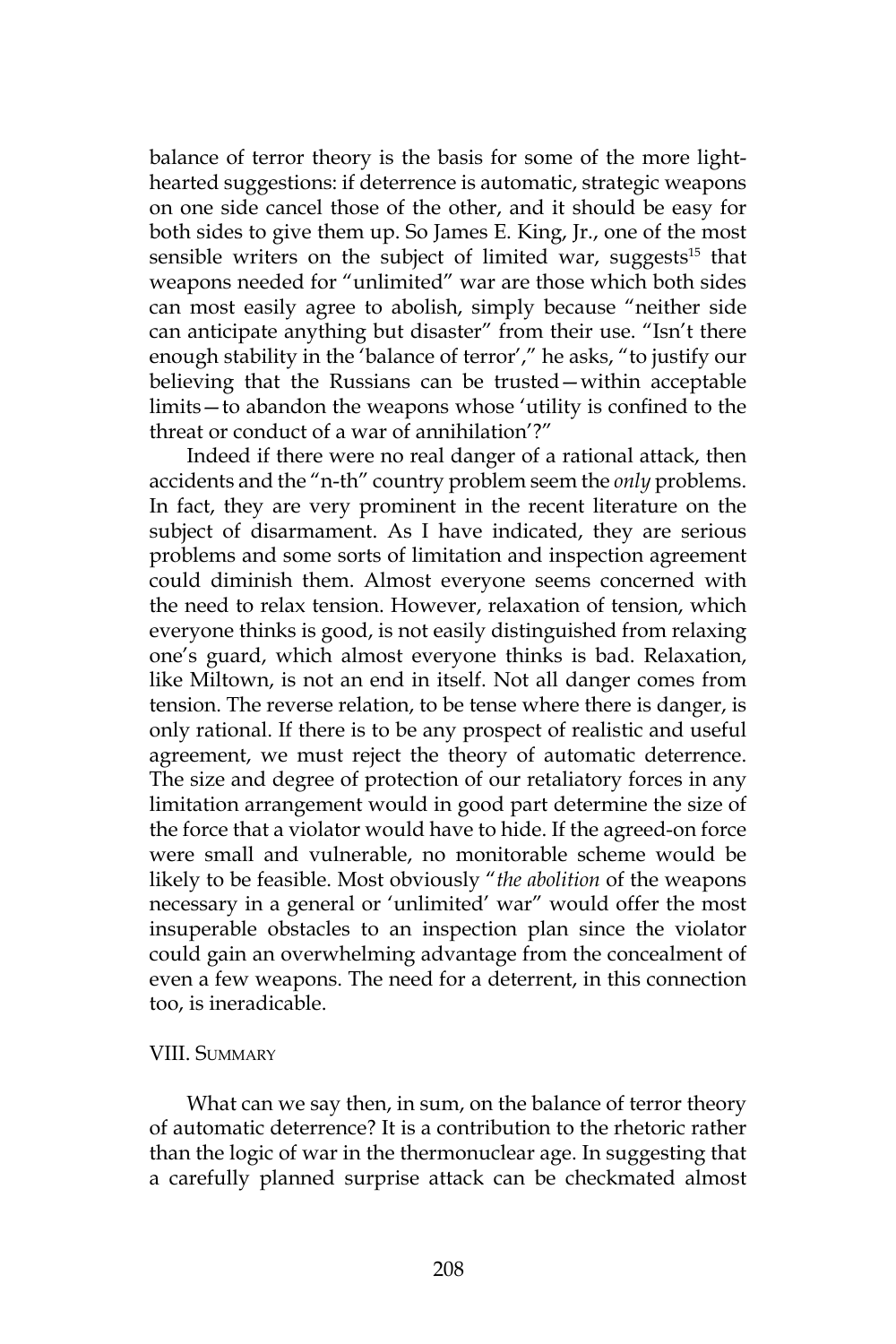effortlessly, that in short we may resume our deep pre-Sputnik sleep, it is wrong and its nearly universal acceptance is terribly dangerous. Though deterrence is not enough in itself, it is vital. There are two principal points.

First, even if we can deter general war by a strenuous and continuing effort, this will not be the whole of a military, much less a foreign policy! Such a policy would not of itself remove the danger of accidental outbreak or limit the damage in case deterrence failed, nor would it be at all adequate for crises on the periphery. Moreover, to achieve deterrent balance will entail some new risks requiring insurance—in any case, some foreign policy reorientation.

Second, deterring general war in both the early and late Sixties will be hard at best, and hardest both for ourselves and our allies wherever we use forces based near the enemy.

A generally useful way of concluding a grim argument of this kind would be to affirm that we have the resources, intelligence and courage to make the correct decisions. That is, of course, the case. And there is a good chance that we will do so. But perhaps, as a small aid toward making such decisions more likely, we should contemplate the possibility that they may *not* be made. They *are* hard, involve sacrifice, are affected by great uncertainties, concern matters in which much is altogether unknown and much else must be hedged by secrecy; and, above all, they entail a new image of ourselves in a world of persistent danger. It is by no means *certain* that we shall meet the test.

# **ENDNOTES - Wohlstetter - The Delicate Balance of Terror**

1. I want to thank C. J. Hitch, M. W. Hoag, W. W. Kaufmann, A. W. Marshall, H. S. Rowen, and W. W. Taylor for suggestions in preparation of this article.

2. George F. Kennan, "A Chance to Withdraw Our Troops in Europe," *Harper's Magazine*, February 1958, p. 41.

3. P. M. S. Blackett, *Atomic Weapons and East-West Relations,* Cambridge Univ. Press, 1956, p. 32.

4. Joseph Alsop, "The New Balance of Power," *Encounter*, May 1958, p. 4. It should be added that, since these lines were written, Mr. Alsop's views have altered.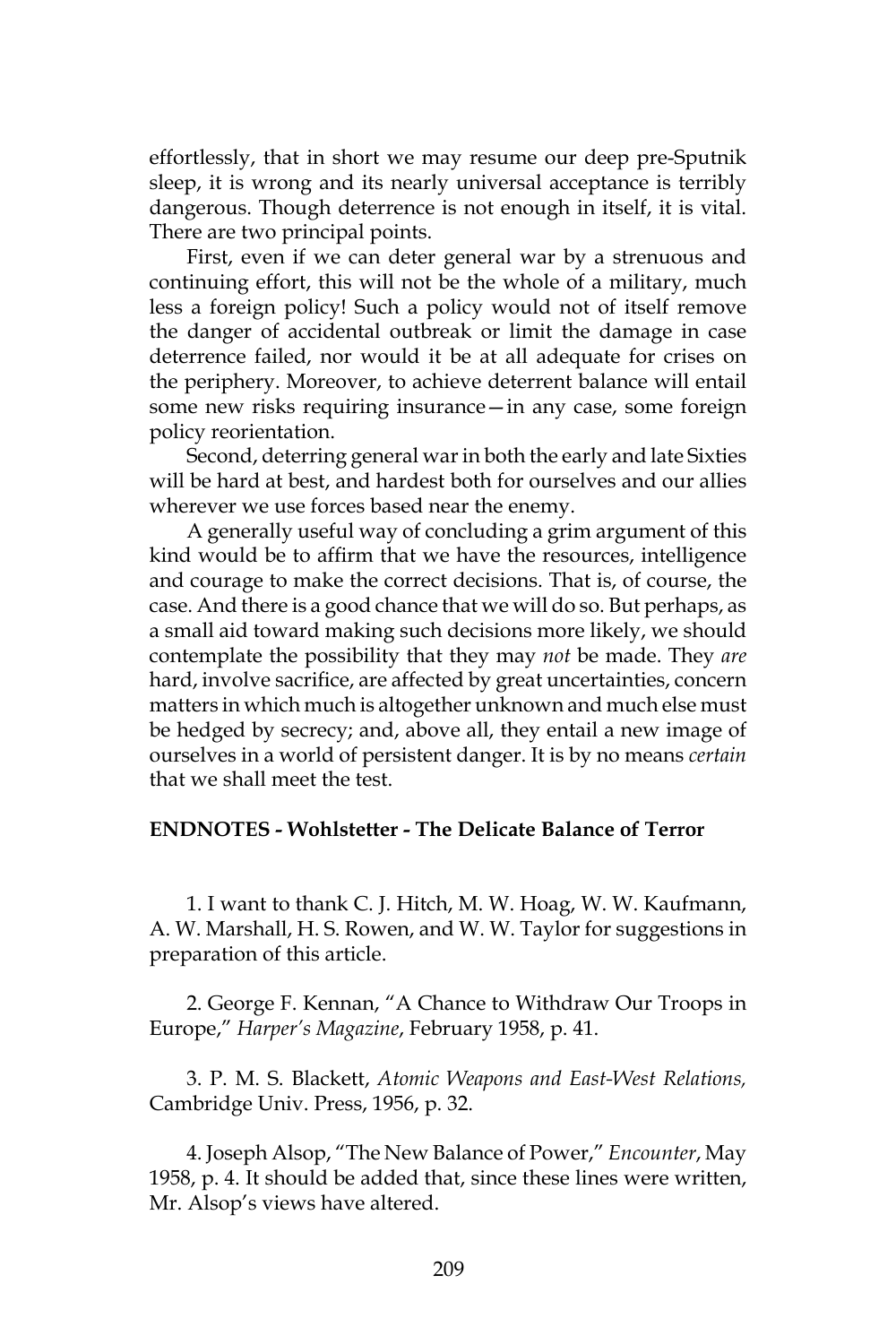5. *The New York Times,* September 6, 1958, p. 2.

6. This is not a new error: in an interview with the press on December 3, 1941, Air Chief Marshal Sir Robert Brooke-Popham, Commander-in-Chief, Far East, for the British forces stated, "There are clear indications that Japan does not know which way to turn. Tojo is scratching his head." As Japan did not have a definite policy to follow, irrevocably, step by step, said Sir Robert, "there is a reassuring state of uncertainty in Japan." O. Dowd Gallagher, *Action in the East*, Doubleday, p. 94.

7. General Pierre M. Gallois, "A French General Analyzes Nuclear-Age Strategy," *Réalités*, November, 1958, pp. 19-22, 70- 71; "Nuclear Aggression and National Suicide," *The Reporter*, September 18, 1958, pp. 23-26.

8. See endnote 12.

9. Blackett, *op. cit.*, p. 34.

10. *Ibid.*, p. 53.

11. See, for example, "NATO, A Critical Appraisal," by Gardner Patterson and Edgar S. Furniss, Jr., Princeton University Conference on NATO, Princeton, New Jersey, June 1957, p. 32: "Although no one pretended to know, the hypothesis that onethird of the striking force of the United States Strategic Air Command was in the air at all times was regarded by most as reasonable."

12. General Gallois argues that, while alliances will offer no guarantee, "a small number of bombs and a small number of carriers suffice for a threatened power to protect itself against atomic destruction." (*Réalités, op. cit.,* p. 71.) His numerical illustrations give the defender some 400 underground launching sites (*ibid.,* p. 22 and *The Reporter, op. cit.,* p. 25) and suggest that their elimination would require between 5,000 and 25,000 missiles—which is "more or less impossible"—and that in any case the aggressor would not survive the fallout from his own weapons. Whether these are large numbers of targets from the standpoint of the aggressor will depend on the accuracy, yield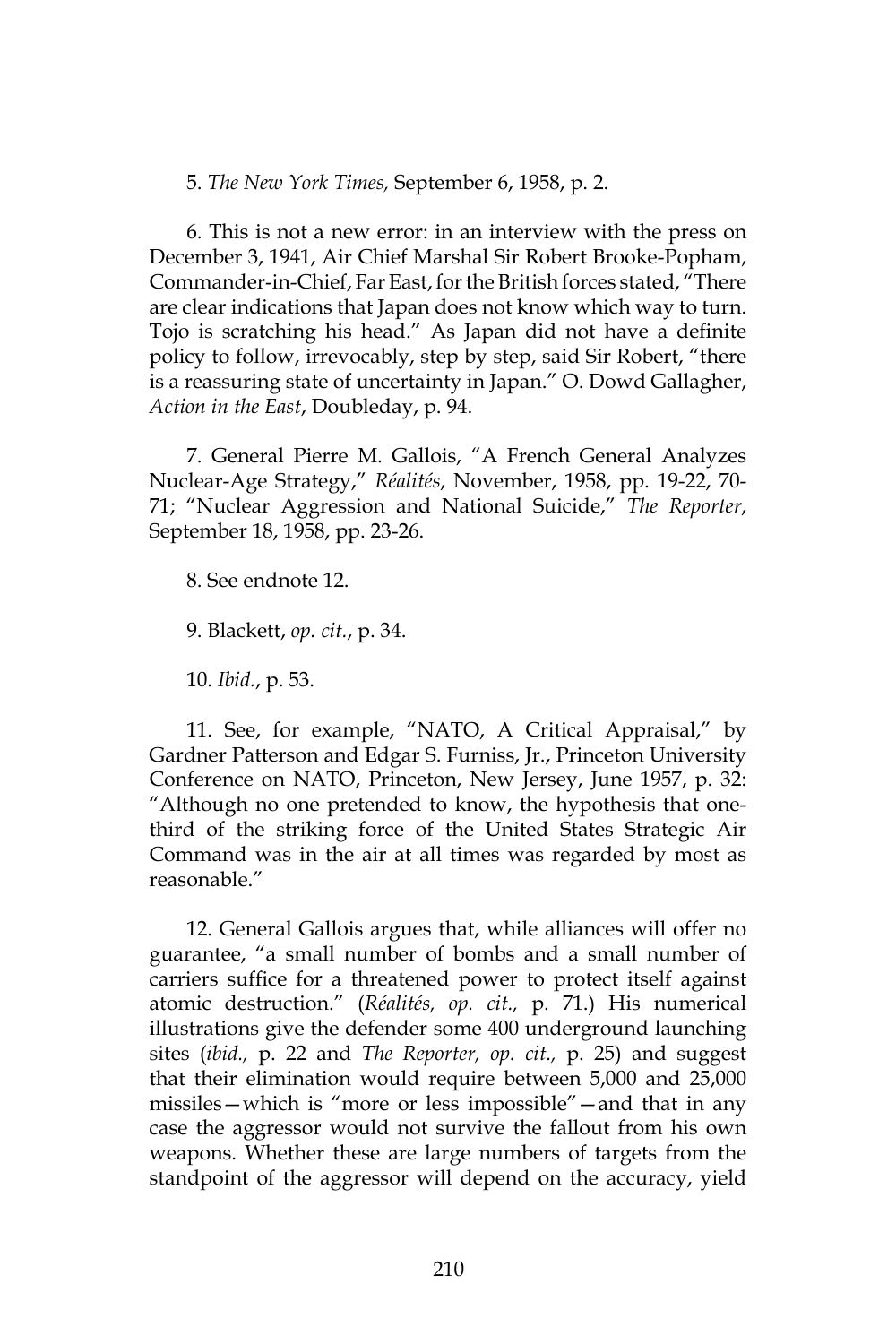and reliability of offense weapons as well as the resistance of the defender's shelters and a number of other matters not specified in the argument. General Gallois is aware that the expectation of survival depends on distance even in the ballistic missile age and that our allies are not so fortunate in this respect. Close-in missiles have better bomb yields and accuracies. Moreover, manned aircraft—with still better yields and accuracies—can be used by an aggressor here since warning of their approach is very short. Suffice it to say that the numerical advantage General Gallois cites is greatly exaggerated. Furthermore, he exaggerates the destructiveness of the retaliatory blow against the aggressor's cities by the remnants of the defender's missile force—even assuming the aggressor would take no special measures to protect his cities. But particularly for the aggressor—who does not lack warning—a civil defense program can moderate the damage done by a poorly organized attack. Finally, the suggestion that the aggressor would not survive the fallout from his own weapons is simply in error. The rapid decay fission products which are the major lethal problem in the locality of a surface-burst weapon are not a serious difficulty for the aggressor. The amount of the slow decay products, strontium-90 and cesium-137, in the atmosphere would increase considerably more than the amounts that have been produced by the rather large number of megatons already detonated in the course of testing by the three nuclear powers. This might for example, if nothing were done to counter it, increase by many times the incidence of such relatively rare diseases as bone cancer and leukemia. However, such a calamity, implying an increase of, say, 20,000 deaths per year for a nation of 200,000,000 is of an entirely different order from the catastrophe involving tens of millions of deaths, which General Gallois contemplates elsewhere. And there are measures that might reduce even this effect drastically. (See The RAND Corporation Report R-322-RC, *Report on a Study of Non-Military Defense,* July 1, 1958.)

13. I am indebted to an unpublished paper of Mr. Constantin Melnik for this reference.

14. Aerial reconnaissance, of course, could have an indirect utility here for surveying large areas to determine the number and location of observation posts needed to provide more timely warning.